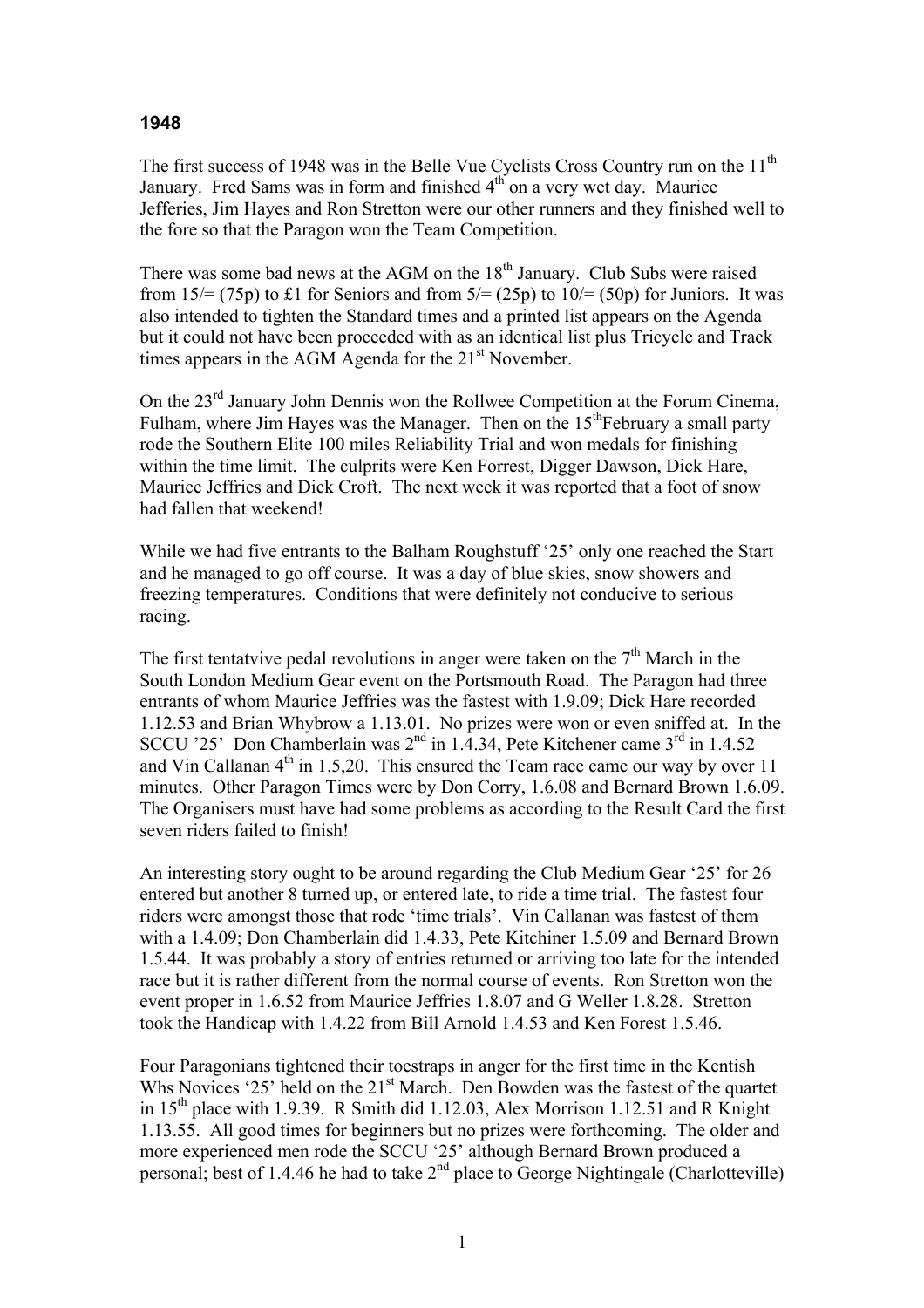by some 72 seconds. Bernard did collect  $3<sup>rd</sup>$  handicap prize. Other Paragon times were by Ted Doe 1.5.53, Bert Chapman 1.6.56, John Vallack 1.7.30, Digger Dawson 1.7.45, Brian Whybrow 1.8.11, G Lees 1.9.11, Ken Forrest 1.9.28, Dick Croft 1.10.11, Dick Hare 1.10.36, Sid Butcher 1.10.45, Bernard Tyrer 1.11.42 and Jack Pearce 1.11.56. Messrs Brown, Doe and Chapman also collected the Team prize beating the Addiscombe by 1.19. Not content with this the Club also had riders in action north of the Thames in the Forest '25'. Vin Callanan finished  $5<sup>th</sup>$  in 1.4.45, Don Chamberlain in 1.5.30, Pete Kitchiner 1.6.16 and Don Corry 1.7.18.

Easter came and so off everyone went to Herne Hill to watch the Track boys in action. John Dennis won the White Hope Sprint for promising young riders. Harry Grant won his 3 motor-paced races but broke no records. In the Tandem Pursuit Pete Kitchiner and Don Corry were in  $3<sup>rd</sup>$  place. Easter also means the Charlotteville '50'. This year Vin Callanan came  $9<sup>th</sup>$  in 2.14.19; Don Chamberlain 13<sup>th</sup> in 2.14.57 and Bernard Brown was  $20^{th}$  in 2.16.32. Not earth shattering times but it was a bad day. The lads had to settle for  $2<sup>nd</sup>$  Team just 1.19 behind the Medway Whs. On the same day the shorter distance men rode the Fountain '25'. Pete Kitchiner came  $6<sup>th</sup>$  in 1.4.14, Don Corry finished in 1.5.12, Bert Chapman 1.6.22, Arthur Sharp 1.6.30, Ken Forrest 1.8.01, Sid Butcher 18.21 and G Weller 1.9.13.

Another good day for the Paragon but not in any other way was the  $4<sup>th</sup>$  April. It was extremely wet and windy when the SCCU held their '25'. Of the 150 accepted entries 75 elected not to start and another 16 failed to make the Finish. The weather must have worsened during the morning as only 14 of the last 50 riders recorded a time! In these conditions Don Chamberlain's 1.3.35 was an excellent ride for  $3<sup>rd</sup>$  place and  $1<sup>st</sup>$ on Handicap. Dave Keeler (Vegetarian) won in 1.1.42 and took  $2<sup>nd</sup>$  on handicap. When the fast men win the Handicap prizes it is invariably a sign of a very hard morning. Pete Kitchiner came  $6<sup>th</sup>$  and took  $4<sup>th</sup>$  on handicap with a 1.5.38, Vin Callanan came  $10^{th}$  in 1.6.01, Bernard Brown finished in 1.6.20 and Sid Butcher a 1.9.31. The Paragon won the Team race. The next weekend Bernard Brown led the Team in the Oxonian '25' with a 1.4.55 followed by Arthur Sharp 1.5.25, Ted Doe 1.7.30, and John Diplo 1.8.12 but they were nowhere near the prizes. Don Corry and Pete Kitchiner finished 11<sup>th</sup> in the University Tandem '30' in 1.8.09.

In the Apollo Middlemarkers '25' Ron Stretton came 3rd with a 1.5.38, Maurice Jeffries was  $5<sup>th</sup>$  (and  $2<sup>nd</sup>$  on handicap) with a 1.6.09 and John Vallack completed the winning Team with a 1.6.48

In the Middlesex RC '25' on the  $18<sup>th</sup>$  April Don Chamberlain was  $4<sup>th</sup>$  in 1.2.10, Don Corry finished in 1.3.48; Pete Kitchiner 1.4.13, Bernard Brown 1.4.35 and Arthur Sharp 1.4.36 and the Paragon collected the Team Prize. South of the river in the SCCU 2<sup>nd</sup> class '25' Dick Hare came 2<sup>nd</sup> in 1.5.54, Digger Dawson was 7<sup>th</sup> in 1.6.46 and Dick Croft finished in 1.7.40 to enable the Paragon to take the Team race.

On the Wednesday at Herne Hill the Paragon beat the South Western RC in a round of the NCU Team Pursuit Championship. They only managed a 5.32 on a very windy evening. The Team was Ron Stretton, Maurice Jeffries, Paul Quaglia and Dick Croft.

The first unrestricted gear '25' also received twenty-six entries and twenty-three of them managed to get round. Fastest time was by Bert Chapman in 1.6.22 beating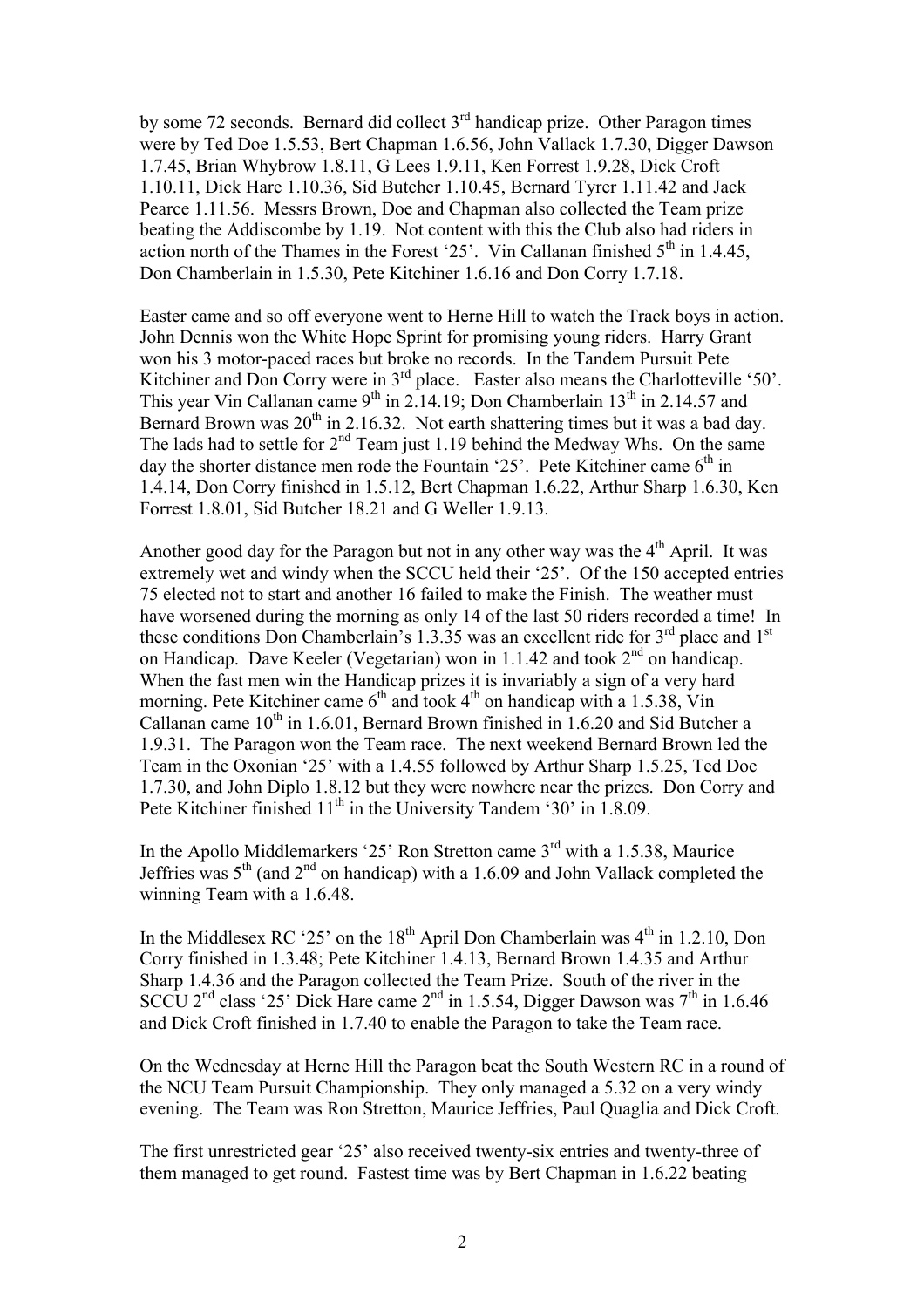John Vallack by 25 seconds. In 3rd place was John Diplo with a 1.6.48. Bill Arnold took the handicap with a net 1.3.32 from L Kemp 1.3.47 and Frank Sisley 1.4.13.

A Special General Meeting was called at the Scout Hut, Coulsdon on the same day as the '25' which seams a silly thing to do nearly 60 years later and so it proved. Although the Meeting started it had to be abandoned, as a quorem could not be maintained.

Our No.1 team went north to the Coventry Meteor '25' on Course K14 wherever that may have been. The winner was T Jennings (North Worcs) in 1.2.31 but Vin Callanan came 3rd with a 1.3.03 ride. Backing Vin were Don Chamberlain, 1.3.27, Pete Kitchiner 1.4.17 and Don Corry 1.4.42 and they duly collected the Team race. On Essex roads Bernard Brown led the team in the Marsh '25' with a 1.6.32 with Arthur Sharp finishing in 1.8.06. The third man Ted Doe obviously had some trouble as it took him 1.15.30 to complete the course.

The next day at Herne Hill Maurice Jeffries won the 550 yards Junior Sprint. Ivor Cox came  $2<sup>nd</sup>$  in the 550 yards Senior Sprint and John Dennis was  $3<sup>rd</sup>$  in the 5 miles Point to point. Then on the Wednesday the Paragon beat the Addiscombe in a League Match 27-18 and Len Hart was times at 1.18.00 for 1000m,

May  $2<sup>nd</sup>$  was a great day for the Paragon when in the SCCU '50' we took the first 3 places,  $1<sup>st</sup>$  on handicap and the Team race by 16 minutes. Vin Callanan came  $1<sup>st</sup>$  in 2.11.16 beating Bernard Brown by just 16 seconds with Don Chamberlain in  $3<sup>rd</sup>$  spot on 2.12.10. Bernard collected the  $1<sup>st</sup>$  handicap with this ride. Other times were by Sid Butcher 2.18.53, Ted Doe 2.20.10, Bert Chapman 2.20.12, Brian Whybrow 2.22.16, Frank Sisley 2.26.06 and E Frankland 2.26.58. Pete Kitchiner came  $3<sup>rd</sup>$  in the Fulham Whs '50' in 2.11.49 whilst Don Corry finished with a 2.17.

In the Monday Competition John Dennis won the 550 yards Sprint with Len Hart 3<sup>rd</sup>. Maurice Jeffries won the Junior Sprint. On the Wednesday the Charlotteville beat the Paragon B Team in the National 4000m Team Pursuit 5.17.4 to 5.17.6! They don't come much closer than that! Then on the Saturday in the Poly Meeting John Dennis and Ivor Cox won the 1000m Tandem Sprint and Maurice Jeffries the 880 yards Handicap.

We have in the archives a result of the Catford '50' purporting to have been held on Sunday  $9<sup>th</sup>$  June 1948. It could not have been the  $6<sup>th</sup>$  as the three riders that won the Team race were in other races that day! Further research discovered the proper date to be the  $9<sup>th</sup>$  May! However it does not affect the result in that Vin Callanan came  $2<sup>nd</sup>$ in 2.9.40 to George Laws (Catford). Bernard Brown was  $3<sup>rd</sup>$  (2.10.19) and Pete Kitchiner  $4<sup>th</sup>$  (2.10.33) and the Paragon won the Team race. Other Paragon rides on the day were completed by Arthur Sharp 2.13.17, Don Corry 2.13.40 and John Vallack 2.17.27. The shorter distance men rode the Clarence Whs Middlemarkers with Ted Doe finishing in 1.5.39, Ron Stretton 1.6.51 and Dick Hare 1.7.09 and they just missed the Team race by an unknown handful of seconds.

At Herne Hill on the  $12<sup>th</sup>$  May Ivor Cox and John Dennis were given their Olympic Training Badges as they were now officially on the Short List! Then on the Saturday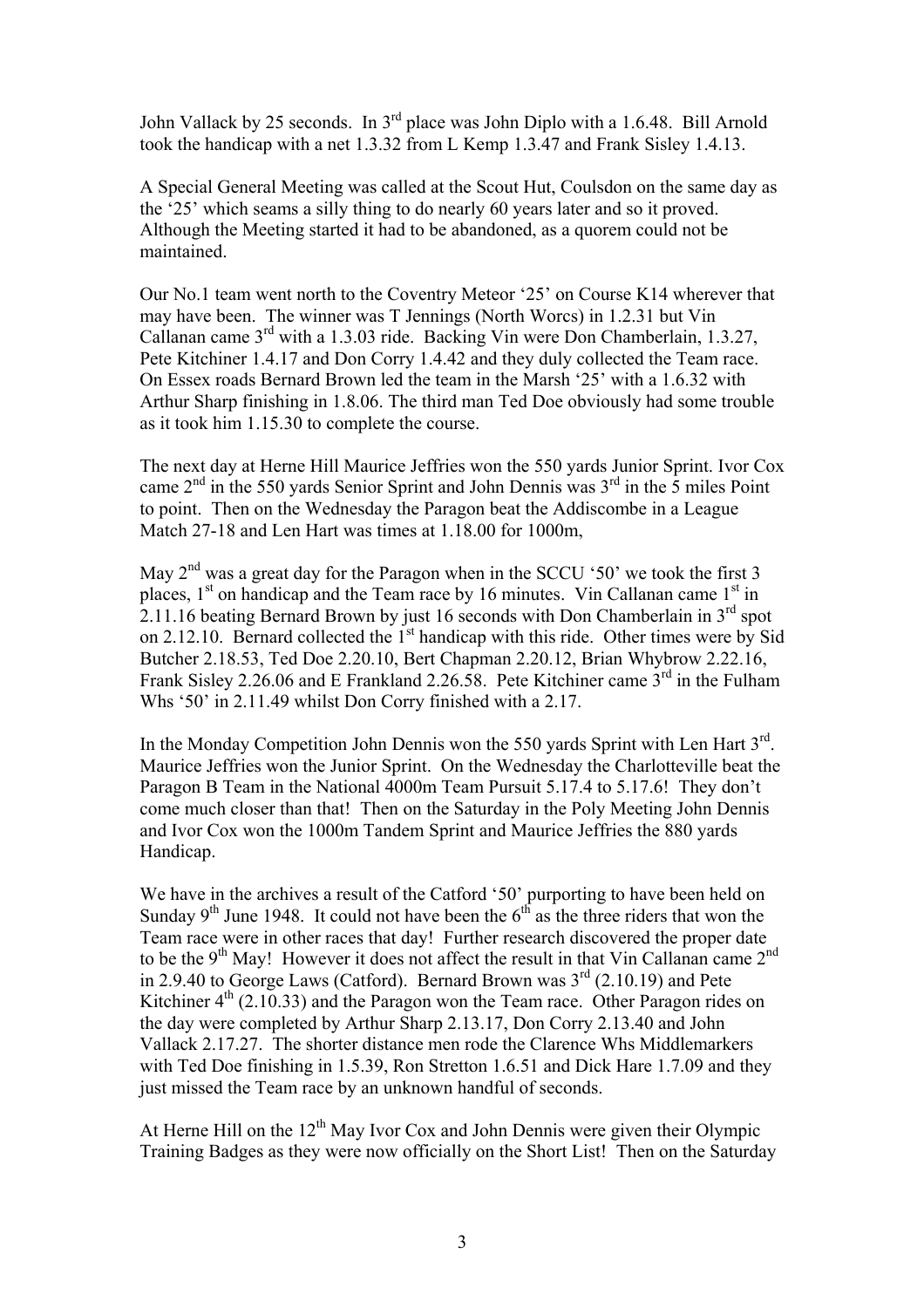at the Watford Sports Ron Stretton won the 2 miles event and was later  $3<sup>rd</sup>$  in the 5 miles.

Thirty entries had been received for the Dave London '30' on the  $16<sup>th</sup>$  May run over the Cherry Tree Course. Two new Club Records graced this bumper entry. Arthur Sharp finished in 1.15.56 to beat his own Record then Don Chamberlain came in with a 1.13.56 to put every in the shade and a new Club Record. 'Only'  $3<sup>rd</sup>$  was John Diplo on 1.16.55. Chamberlain also took the Handicap from scratch to underline his superb ride. Dick Hare collected  $2<sup>nd</sup>$  handicap with 1.14.15 whilst John Diplo and L Kemp tied for  $3<sup>rd</sup>$  place in 1.14.25. Those with BBAR aspiration went off to ride the Calleva '100' but the times produced were not of a particularly high standard. Pete Kitchiner was our fastest rider with a 4.36.59 for the distance with Bernard Brown back on 4.41.20 and Vin Callanan 4.46.26. Nearer home Fred Sams looked like he was flying in the Balham  $2<sup>nd</sup> Class '100'$  went he went through the 50 miles check in 2.14 but he completely sold out in the closing stages to finish in 5.0.59.

Bank Holiday was the  $17<sup>th</sup>$  May and our Track men spread themselves out around the Home Counties. Ivor Cox won the 5 mikles Scratch at the Leighton Buzzard Sports and John Dennis won the 1½ laps Sprint. At Guildford Maurice Jeffries won the 880 yards Handicap in the Charlotteville Meeting. At Brighton Ernie Watts won the 1000m Sprint and the 880 yards Sussex Championship. Over in Kent Norman Bonner came  $3<sup>rd</sup>$  in the 880 vards handicap at the Dartford Hospital Sports and to round off a good weekend WE Jones won the 440 yards handicap at the Rover RC Sports in Coventry.

The following Wednesday the Paragon beat the South London RC 32-13 in a League Match. Then on Friday evening Ivor Cox came  $2<sup>nd</sup>$  in the Invitation 440 yards Sprint at Portsmouth and later won the 1 lap handicap. Saturday was the day for the LCRL Meeting at Herne Hill in which Ivor Cox and John Dennis won the 2000m Tandem Sprint. Following this it was announced that they were to represent Great Britain in Tandem events in Copenhagen on the  $6<sup>th</sup>$  June and in Milan on June 19<sup>th</sup> and 20<sup>th</sup>. Maurice Jeffries came 2<sup>nd</sup> in the London Centre Junior Sprint Championship after crossing the line in 1st place. Was he demoted or was the press report telling us the Judges got it wrong? We do not know.

The  $23<sup>rd</sup>$  May saw our riders in the WLCA (Clubs L-Z) '25'. Their times were Arthur Sharp 1.3.14, Ted Doe 1.5.48, Dick Hare 1.5.50, Fred Sams 1.5.59, Dick Croft 1.6.43, George Taylor 1.11.05, Les Ames 1.11.20 and Brian Stephens 1.11.21. Excellent packing but it was not good enough to win the Team race by 2 minutes. An interesting story is lost to us in this race. The first 12 riders on the Result Card failed to record a time but no reason for this has come down to us. Meanwhile the BBAR squad met the Medway Whs in the Yiewsley '50' and came off second best. Don Chamberlain was  $10^{th}$  in 2.11.21, Pete Kitchiner 2.12.19, Vin Callanan 2.12.43 and Don Corry 2.13.55 also posted times but they were 8 minutes slower than the Medway Whs.

As usual the Club was to the fore at the Monday Competition at Herne Hill and Maurice Jeffries again won the Junior Sprint. Len Hart had won the 1mile handicap at the AEU Sports at Herne Hill the previous Saturday.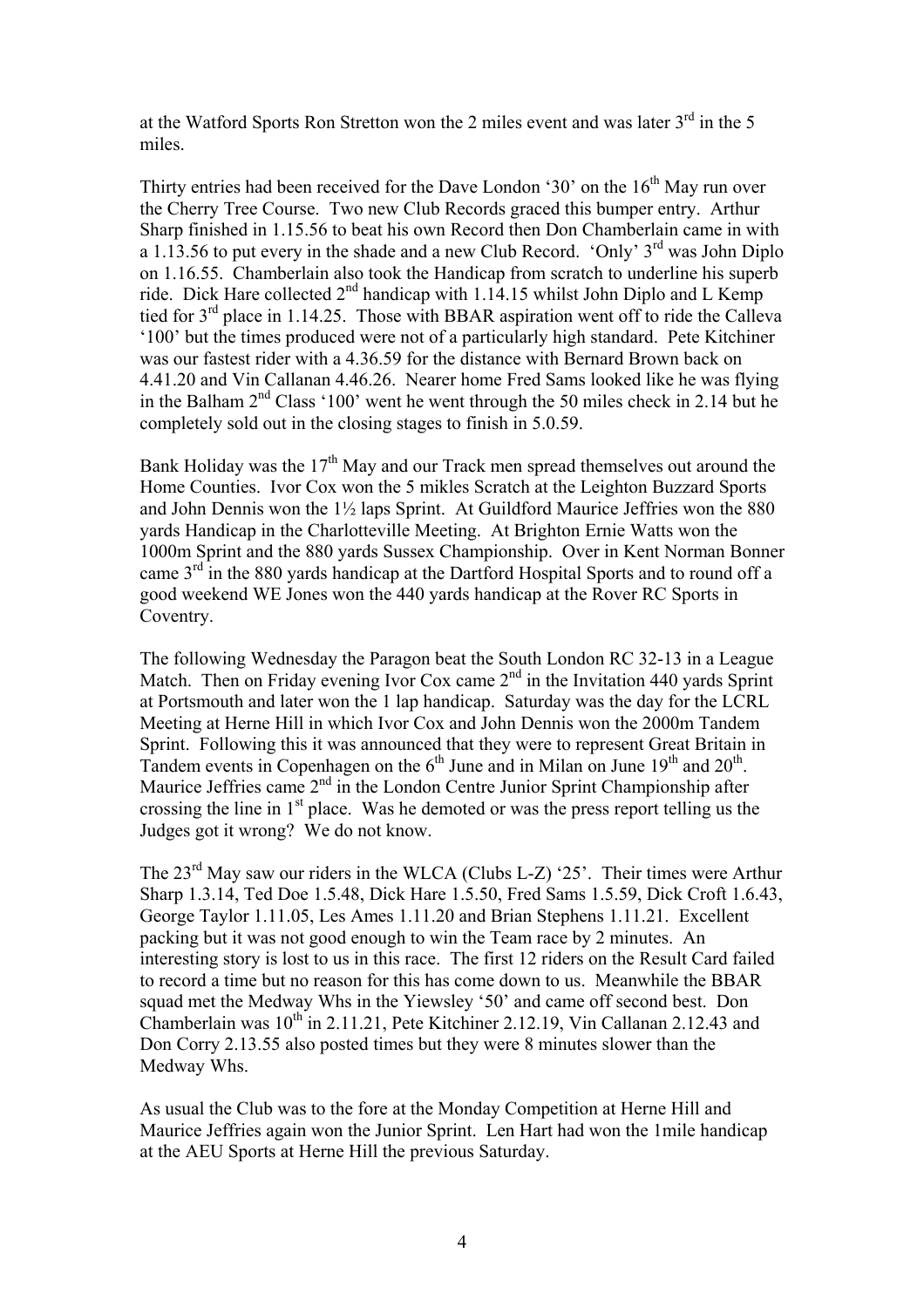A Junior scratch '10' was held on the  $30<sup>th</sup>$  May on the Sanderstead to Botley Hill Course and it attracted 11 entries. Brian Whybrow was the fastest in 26.55 with Paul Quaglia  $2^{nd}$  in 27.25 and P Rogers  $3^{rd}$  in 27.49. North of the Thames Vin Cllanan with Don Chamberlain were  $10^{th}$  in the Marlboro Tandem '50' in 1.54.58 whilst Pete Kitchiner and Don Corry were a mite slower in 1.56.31. The Club had two finishers in the Kingston Hilly 73 miles event. Sid Butcher finished in 3.23.15 and Fred Sams in 3.26.56 but they were well down. Another two men finished the De Laune '25' on the Cherry Tree course they being Arthur Sharp in 1.3.06 and Stan Butler 1.5.24.

The Paragon had a Team in the National 25 miles Championship on the  $6<sup>th</sup>$  June but they did not distinguish themselves. Don Chamberlain was  $18<sup>th</sup>$  in 1.2.54, Pete Kitchiner  $43<sup>rd</sup>$  in 1.4.19 and Don Corry  $61<sup>st</sup>$  in 1.5.44. Nearer home on the Bath Road course our longer distance men were riding the Bon Amis '50'. Times recorded were Arthur Sharp 2.11.56, Vin Callanan 2.12.09 and Bernard Brown 2.18.25. No prizes were collected. The Walter Moon Trophy '50' was also run this morning on Southern Roads. We have a report that Ted Doe did a personal best of 2.15.45 just 6 seconds slower than the winner John Smith (Addiscombe) and that we had 18 riders. Nothing else has come down to us.

June  $13<sup>th</sup>$  was SCCU '100' and Syd Gray Memorial day on southern roads. Once again it was a good day for the Paragon with a race win for Vin Callanan in 4.37.39 and a Team win for the Club. Behind Vin was Stan Butler on 4.49.31, John Vallack 4.52.39, Sid Butcher 4.59.10, Fred Sams 5.0.07 and Albert Webb 5.16.15. Meanwhile over in Kent Don Chamberlain was taking the Sittingbourne '25' with a personal best ride of 1.1.44. Pete Kitchiner was  $5<sup>th</sup>$  in 1.2.51 (also a personal best) and Don Corry completed the Team with a 1.5.26. Unfortunately this missed the Team race by just under 2 minutes.

On to the Monday Competition and Ivor Cox won the 3 miles Scratch with John Denis in  $2^{nd}$  place. John was also  $2^{nd}$  in the 550 yards Sprint and Len Hart was  $3^{rd}$ . Len improved upon this on the Wednesday by winning the 550 yards Sprint at the De Laune Meeting. The Club also had a League Match and were delighted to beat the Poly 27-18. Then at the Poly Meeting on the Saturday John Dennis and Ivor Cox came  $3<sup>rd</sup>$  in the 50 laps Madison. They then went one better at the Portsmouth Meeting on the  $25<sup>th</sup>$  June by coming  $2<sup>nd</sup>$ . The Junior track team of Paul Quglia, Maurice Jeffries, Ron Stretton and Dick Croft have been invited to ride against a French junior team.

Don Chamberlain was also in good form when he came  $3<sup>rd</sup>$  in the Alton CC '30' with a 1.13.57 behind George Nightingale (Charlotteville) 1.12.34. Other Paragon times were John Cooke 1.20.36, Fred Sams 1.25.52, J Bryan 1.27.07 but no further prizes were won. Two riders finished the Kingston RC '25' with John Diplo finishing in 1.5.16 and L Kemp 1.9.42. Meanwhile the Big Boys were riding the De Laune '100' on what, according to the Result Card, was not a good day for long distance time trialling. While 11 did not start another 32 failed to finish. The winner was Pete Beardsmore (Medway Whs) in an event record time of 4.24.55. Our only two finishers were Vin Callanan in 4.39.55 and Pete Kitchiner 4.41.02 both of whom suffered punctures along the way.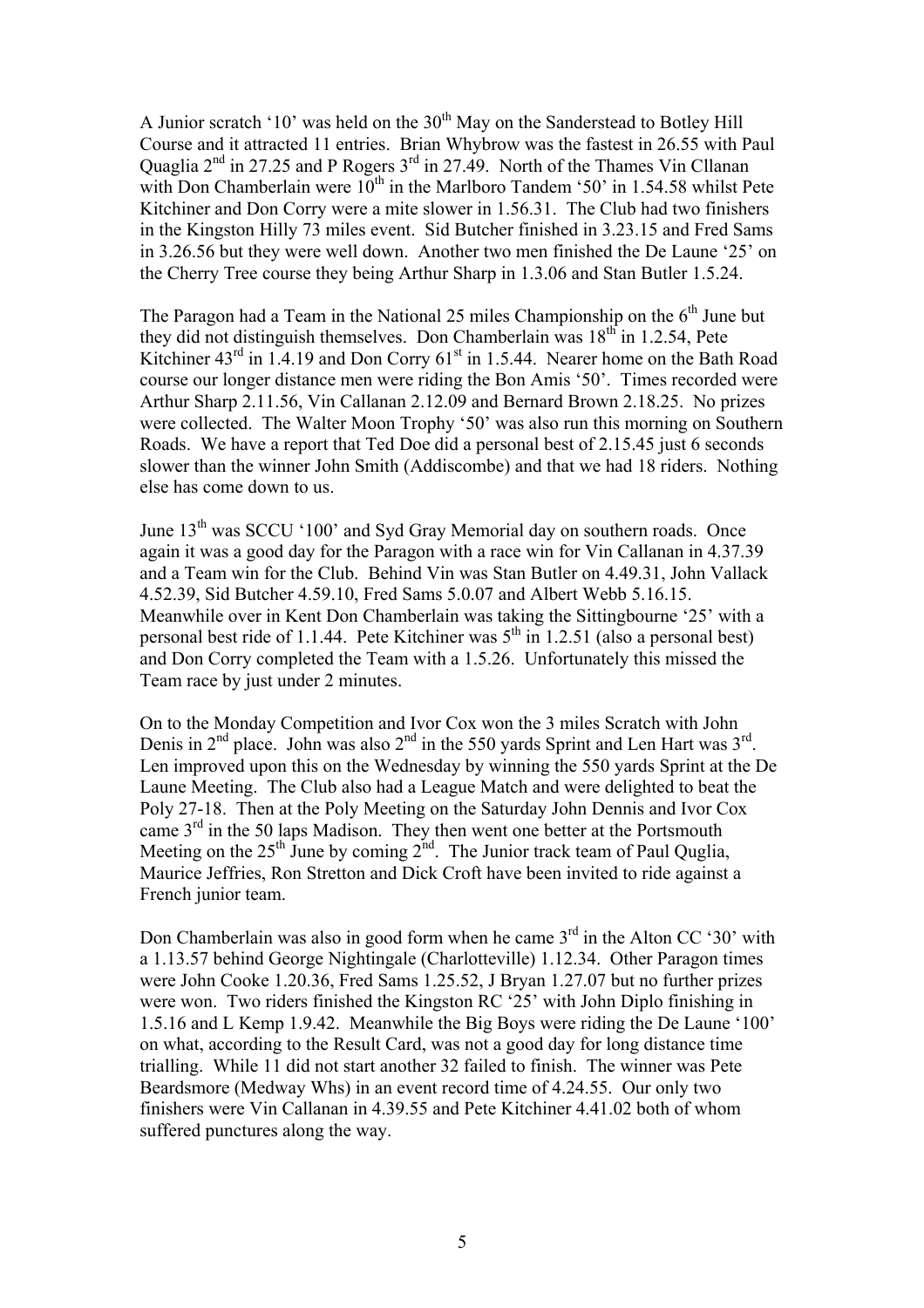A Scratch '25' was held on the  $27<sup>th</sup>$  June on the Portsmouth Road and it attracted 35 entries. No trophy was on offer as these rides were for Standard medals only. Don Chamberlain obliged with a 1.1.12 on not the easiest of courses and just 7 seconds short of Club Record. Pete Kitchiner was  $2<sup>nd</sup>$  in 1.2.04 and Ron Tugwell  $3<sup>rd</sup>$ . In  $4<sup>th</sup>$ place was another up and coming youngster who was taking time away from the Track. John Dennis finished  $4<sup>th</sup>$  with a 1.3.43. It was a superb morning on the A3 and the Club Funds took a severe beating as almost everyone achieved a personal best. Five Gold Centre Medals were won as well as a number of 'mere' silver and bronze.

The Vegetarian '50' was held on the Bath Road and had a typical Bath Road morning with a hard plug out to the turn and a fast twiddle back. Arthur Sharp was our fastest man in 2.11.13 for 11<sup>th</sup> place. Arthur took 1.11.49 for the first 25 miles and 59.24 for the return! Bernard Brown did a 2.13.04, Stan Butler 2.18.10 and Don Corry 2.20.25 with a puncture stop.

At the Kentish Whs Evening Meeting Ivor Cox won the 5 miles Scratch and on the following Saturday Maurice Jeffries won the 880 yards Sprint.

The next big race for the BBAR riders was the National 50 miles Championship. It turned out to be one of the worst Championship day's known for the National '50'. Freezing cold rain and a strong south westerly wind over the bleak, hedgeless roads of the Great North Road above Biggleswade. This was going to sort the men out from the boys! It was a day for the hard men. A fast first 25 miles and then the long fight back to the Finiah. Fastest at the 12½ miles point was George Nightingale (Charlotteville) in 26.19. Vin Callanan passed this point  $7<sup>th</sup>$  fastest in 27.36, Pete Kitchiner  $20<sup>th</sup>$  in 28.09 and Bernard Brown 28.12. By the far turn George had extended his lead, turning in 55.33. This was 48 seconds faster than Kin Joy (Medway Whs) and 1.12 better than Rueben Firth (Altringham Ravens). Vin was  $8<sup>th</sup>$ at the run in 57.45, Pete had moved up to  $16<sup>th</sup>$  in 58.28 and Bernard was just behind in 58.37. Then they had to get back! By 37½ miles George's lead had evaporated and by 41 miles he had packed. Ken Joy took over the lead with a time of 1.29.34 to the Check leading Albert Derbyshire (Calleva) by 16 seconds and Firth by 25 seconds. Vin had dropped back to 9<sup>th</sup> place in 1.32.40, Bernard had moved up to  $14<sup>th</sup>$  place with 1.33.23 with Pete on 1.33.51. The race was truly won and lost in the last  $12\frac{1}{2}$ miles of muscle torturing effort as the cold and wet got into the rider's bones. Firth found a little more than anyone else to cross the Finish line in 2.6.17 to beat Joy by 4 seconds and Derbyshire by 8 seconds. Pete Kitchiner provided the story of the day with a storming finish that covered the last 12½ miles just 4 seconds slower than the winner. With this ride he moved into  $5<sup>th</sup>$  place with a 2.10.04. Vin dropped back to  $11<sup>th</sup>$  in 2.11.15 while Bernard was  $14<sup>th</sup>$  in 2.12.35. These excellent rides meant the Paragon were 2nd in the Team race behind the Medway Wheelers. Even the *Cycling*  reporters were surprised at the high placing of the Paragon men but, to those in the Club, we knew that this was to be the first success of many.

While Pete, Vin and Bernard were disporting themselves on the North Road lesser mortals were riding the Fryco Cup '50' on the Godstone course. This attracted 14 entries of whom 11 started and finished. The three non-starters had planned to take the Milk Train down to Three Bridges but the railway authorities had neglected to inform the cycling authorities of their intention of altering the Timetable! Added complications in the shape of a missing marshal on this rather complicated and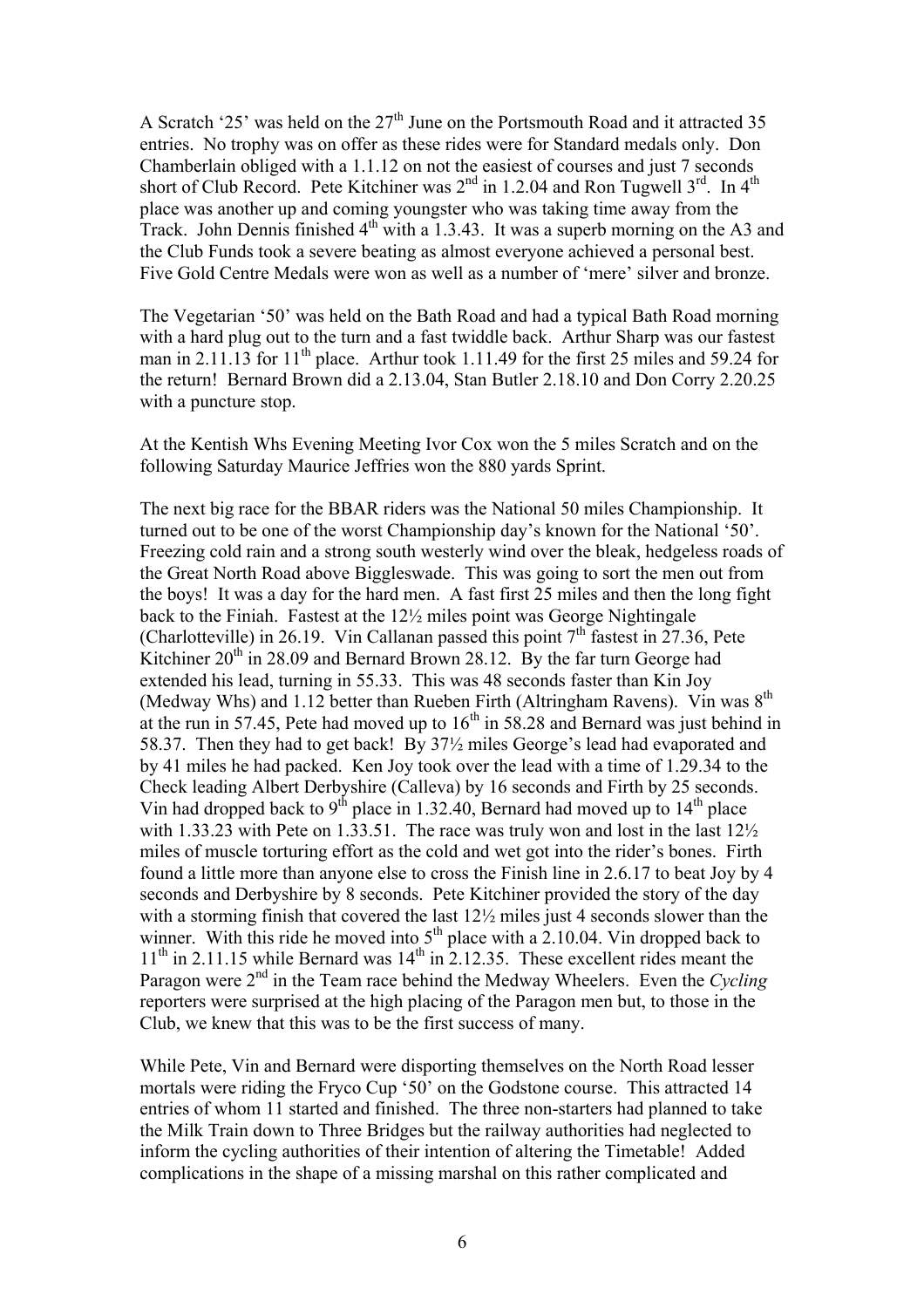infrequently used course did not improve the temper of those unsure of the way. Thus the Timekeeper recorded some rather slow times. In the end Stan Butler was the fastest in 2.13.43 from Fred Sams 2.17.57 and John Vallack 2.18.24. The handicap went to Jack Pearce with 2.10.48 beating Fred Sams by just 9 seconds. Sid Butcher was  $3<sup>rd</sup>$  with a net 2.11.00. An excellent piece of handicapping but no other times have been entered in the Record Books.

On  $11<sup>th</sup>$  July Don Chamberlain was really flying in the Basingstoke '25' finishing in a personal best of 1.0.58. Pete Kitchiner also improved to a 1.1.27, as did Arthur Sharp on 1.2.31. Don Corry also finished in 1.5.26. Needless to say the Paragon won the Team race. The same day the Kentish Whs held their 100 miles race on southern roads. Peter Beardsmore (Medway Whs) was fastest with a 4.28.32 with Vin Callanan on 4.34.53 for 2<sup>nd</sup> place. Other Paragon finishers were Bernard Brown in 4.47.05, Ted De 4.53.19, Dick Hare 4.56.57, Stan Butler 5.3.13 (after a 2.15.35 first 50 miles – must have had some trouble) and Cliff Dore 5.10.33.

The week-end of the  $17<sup>th</sup>/18<sup>th</sup>$  July was noted for its strong winds. This, of course, was just what the riders in the Catford 24 hours event did not want. Not only that they also had to contend with 7 hours of continuous rain. The result was that only 28 of the 67 starters ran out time but four of the five Paragon riders were among them. Of our heroes Dick Hare was the best covering 386.375 miles, John Vallack did 385.875 miles, John Parsonson 381.75 miles and Bill Diplo 353 miles The Club Open '50' was held on yet another hard and windy morning. The wind blew strongly from the west so it was going to be a hard man's day. The results of the National '50' showed us that our lads could ride well in any conditions and so it proved again. The 'Honour' of being first man away fell to Stan Butler and he spent the next 2.15.50 riding on is own way ahead of the field. The idea of having a Club rider as No.1 is to ensure that all the marshals are in their place. If any marshal is missing it is the duty of that leading rider to stop and take the place of the missing person. Today Stan was unlucky and all the marshals were in their places so he had to fight through to the Finish. 'Bing' Wilson (Oxford City) was fastest to the turn in 1.9.51. Vin Callanan was  $4<sup>th</sup>$  in 1.10.55, Pete Kitchiner  $5<sup>th</sup>$  in 1.10.58, Bernard Brown  $6<sup>th</sup>$  in 1.11.00 Don Corry 1.13.54 and Stan Butler 1.14.04. On the return whilst Wilson extended his lead to cross the line in 2.7.33 our riders moved in behind him. Pete Kitchiner found another fast finish to clock 2<sup>nd</sup> fastest of the morning with a 2.9.05 ride. Bernard Brown was  $3<sup>rd</sup>$  in 2.9.38 and Vin Callanan  $7<sup>th</sup>$  in 2.10.56, Arthur Sharp  $13<sup>th</sup>$  in 2.11.54, Don Corry 2.13.25 and, as mentioned above, Stan Butler in 2.15.50. Bernard won the Handicap with Pete in  $2<sup>nd</sup>$  place and the Paragon took the Team prize as well. Not a bad morning's work!

On the same day but closer to home we had two finishers in the SCCU '50' with Ken Forrest doing a 2.31.45 and Jack Pearce 2.34.08. As you can see from the times it was not a good day on the Brighton Road either. Thirty-eight riders decided not to start and another 30 failed to reach the Finish.

Back to the Bath Road for the Belle Vue '50'. It was better weather than the Club '50' but with a southerly wind. This is no help at all on the Bath Road. What you need is a rising westerly or south-westerly. However the winds were light so times were much faster. Bernard Brown was  $4^{th}$  fastest to the Turn in 1.4.23 leading Vin Callanan, on 1,4,45, and Pete Kitchiner 1.5.45. For all of them that was 6 minutes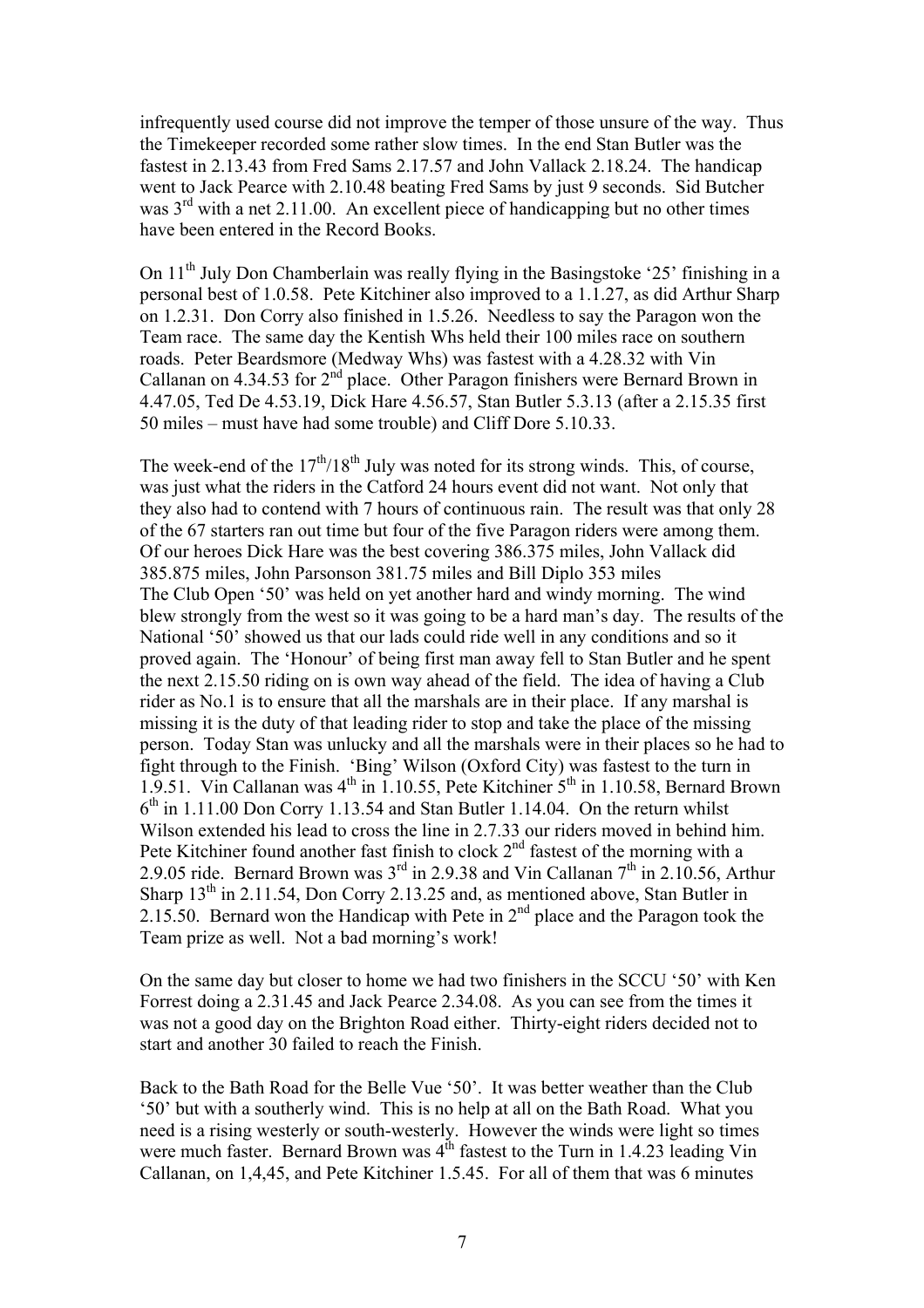quicker than the previous week! Vin Callanan came back flying and finished with a race winning 2.7.06. Bernard took  $2^{nd}$  place with 2.7.12, Pete Kitchiner was 9<sup>th</sup> in 2.8.33, Don Corry took 2.10.36 and the Paragon won the Team race.

In the Redmon  $2<sup>nd</sup>$  Class '25' Jack Pearce, 1.9.30, just beat Bernard Tyrer, 1.9.59 whilst Paul Quglia was in form for the Junior '15'. He covered the distance in 37.27 winning by 2 minutes from P Rogers, 39.28, and Brian Whybrow 39.58. About this time Don Chamberlain came  $2<sup>nd</sup>$  in the Bellingham '25' with another personal best of 1.0.37. Arthur Sharp also improved to a 1.2.00. Don was also  $2<sup>nd</sup>$  in the Hull Thursday '25' with a 1.0.38.

That week-end the Croydon & District held a grass track meeting at the Acc & Tab Sports Ground just off Thornton Road. (It is now known as ICT). Maurice Jeffries was  $2<sup>nd</sup>$  in the 880 yards Sprint with Ron Tugwell  $3<sup>rd</sup>$ . The Paragon dead heated with the Addiscombe for the 4-man Italian Pursuit but Ron Stretton won the 5 miles scratch with Maurice Jeffries in  $2<sup>nd</sup>$  place. The following Monday Len Hart was  $2<sup>nd</sup>$  in the 550 yards handicap at Herne Hill. Ivor Cox and John Dennis were  $2<sup>nd</sup>$  in the 2000m Olympic Sprint Trials.

The next week-end was August Bank Holiday. On the Saturday Len Hart was  $2<sup>nd</sup>$  in the 5 miles race at the Watford Sports. Then on the Sunday Don Corry rode the NCU Berks, Oxon and Bucks Centre '25' an d finished with a 1.3.56. Other men were riding the Gainsford '50'. Arthur Sharp was  $5<sup>th</sup>$  in 2.11.38 and Stan Butler 6<sup>th</sup> in 2.12.33. After them came Ted Doe 2.15.17, Sid Butcher 2.18.35, John Vallack 2.19.23 and Dick Hare 2.27.42. The Club missed the Team race by just 7 seconds to the Clyde CC.

August Bank Holiday, of course, was the Bath Road '100' day. THE day for the Time Trialling world and Messrs Brown, Callanan and Kitchiner were there to fly the flag for the Norwood Paragon. The race to the first turn must have been harder than normal as only two riders reached that spot in under an hour. Pete Beardsmore (Medway Whs) made it in 59.20 with V $\sin 6^{th}$  place 1.30 slower. Bernard was  $10^{th}$ at 1.50 and Pete Kitchiner some 2.58 back. Back through the Finish and out onto the Bath Road and along to the 50 miles point. George Laws (Catford) had taken over the lead with 2.5.07 for the distance. Beardsmore was 22 seconds slower whilst Bernard had moved up to  $6<sup>th</sup>$  in 2.7.23. Vin was next in 2.7.26 and Pete Kitchiner had moved up to  $20^{th}$  5.44 slower than Laws. By the Savernake Turn (73 miles) Beardsmore had regained the leading reaching the Timekeeper in 3.6.17. Derbyshire (Calleva) was at 1.12 but our lads were moving up. Bernard turned in  $4<sup>th</sup>$  place 2.37 down, Vin was  $6<sup>th</sup>$ at 3.36 and Pete was still  $20^{th}$  but at 8.53. Then came the race back along the Bath Road, Pangbourne Lane and the Finish. The old Bath Road course was fantastic if you were going well and the wind was kindly. You rode over the bumps from Savernake through Hungerford and over Speen and dropped down into Newbury. By then you had 13 miles to go and no hills left. From here on in you buried yourself; eyeballs out! Pangbourne Lane was one of the best Finishes ever. It runs north to south dead straight for about a mile with a sturdy wall along one side to sit on and wide grass verges to stand upon and on this day in 1948 it was packed with spectators. Going well and it is a great run in; taking a packet and it is purgatory and seems to go on forever.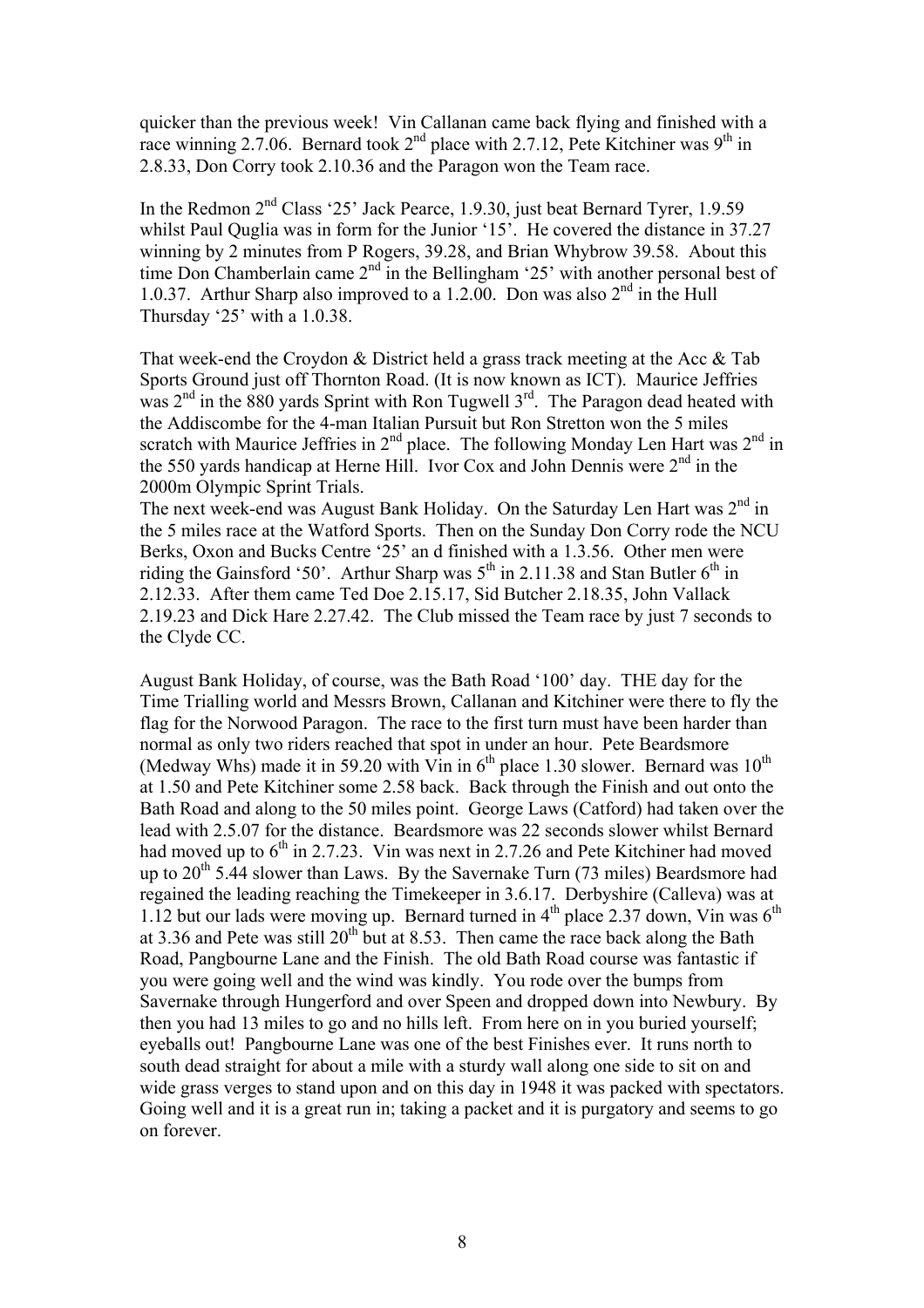It was Albert Derbyshire who did the storming finish taking only 1.10.50 for the last 27 miles to cross the Line in 4.18.19 to beat Beardsmore by 1.48. Ken Whitmarsh came back even quicker than Bernard to pip him for  $3<sup>rd</sup>$  spot. Bernard finished with a time of 4.21.20, an improvement of some 20 minutes and the fastest time ever recorded by a Paragon rider. Vin came in 6th a 4.22.56 and Pete Kitchiner moved up to  $16<sup>th</sup>$  place with 4.30.10. This meant that the Paragon WON THE TEAM RACE. This was even better than winning a National Championship. The only fly in the ointment was that the lads missed Competition record by just 1.03. The Paragon had ARRIVED! What a Day!

In bike racing the Highs are inevitably followed by Lows and August 1948 was no exception. The lads had to ride a 12-hour event to qualify for the British Best Allrounder Competition and had entered the South Eastern event over the roads of Surrey and Sussex. It was an absolute pig of a day. It was cold wet and windy and the afternoon's entertainment was assisted by a torrential downpour over Smallfields as the riders reached the Finishing Circuit. Studying the lap times it could be seen that even the faster riders were reduced to riding at 16 or 17 mph the conditions were so bad. Bernard Brown had several punctures and had a wheel collapse on him. Of the 100 starters only 37 ran out time 12 hours later. However 6 of them were Paragon riders. The winner was Harrison (Vegetarian) with 247 miles 1754 yards. Pete Kitchiner came 3<sup>rd</sup> with 232 miles 748 yards; Stan Butler was 4<sup>th</sup> with 230 miles 1678 yards, Bernard Brown 6<sup>th</sup> with 224 miles 1272 yards, Sid Butcher 10<sup>th</sup> with 217 miles 1077 yards, Ron Tugwell 214 miles 930 yards and Fred Sams 195 miles 638 yards. The Paragon won the Team race by some 31 miles from the Addiscombe. These were not the distances needed for a top BBAR position! On the same day Don Chamberlain rode the Derbyshire '25' and collected  $3<sup>rd</sup>$  place with a 1.1.35.

There is an interesting photograph in the Cycling showing the action from the first day of the London Olympics cycling events. While the Paragon had no riders selected (and that is another story) the photo show the start of the GB Pursuit Team. The Team Manager was Harry Ryan (one of our Vice Presidents) and the pushers-off included Charlie Hallerback, Stan Harrison and Monty Southall. You just cannot keep a good club down!

After the battering in the South Eastern 12 hours the lads turned out for the Westerly '100' hoping for better things. Des Robinson (Huddersfield) won the race by dint of riding a very fast first 50 and hanging onto his lead to the end. Robinson passed through the 50 miles point in 2.10.33 some 4 minutes faster than anyone else. Pete Kitchiner took 2.15.25, Stan Butler 2.16.54 and Don Corry 2.20.08. At the Finish Robinson had taken 4.24.38 to cover the course. Pete Kitchiner had moved up through the field in his normal fashion being faster than Robinson over the second half of the race. Pete finished in 4.29.18, Stan Butler 4.37.24 and Don Corry 4.44.58 and the Paragon won the Team race. On local roads, in spite of heavy rain, Paul Quaglia won the Junior Handicap '15' in 38.46. He had only 3 seconds to spare over P Rogers and Dick Croft came  $3<sup>rd</sup>$  in 39.56. Rogers took the handicap, 36.49, from Croft, 37.20, and D Blake 37.58. Maurice Jeffries won a 5 miles Point to point at Slough and then a 10 lap scratch and 550 yards Junior Sprint at Coventry.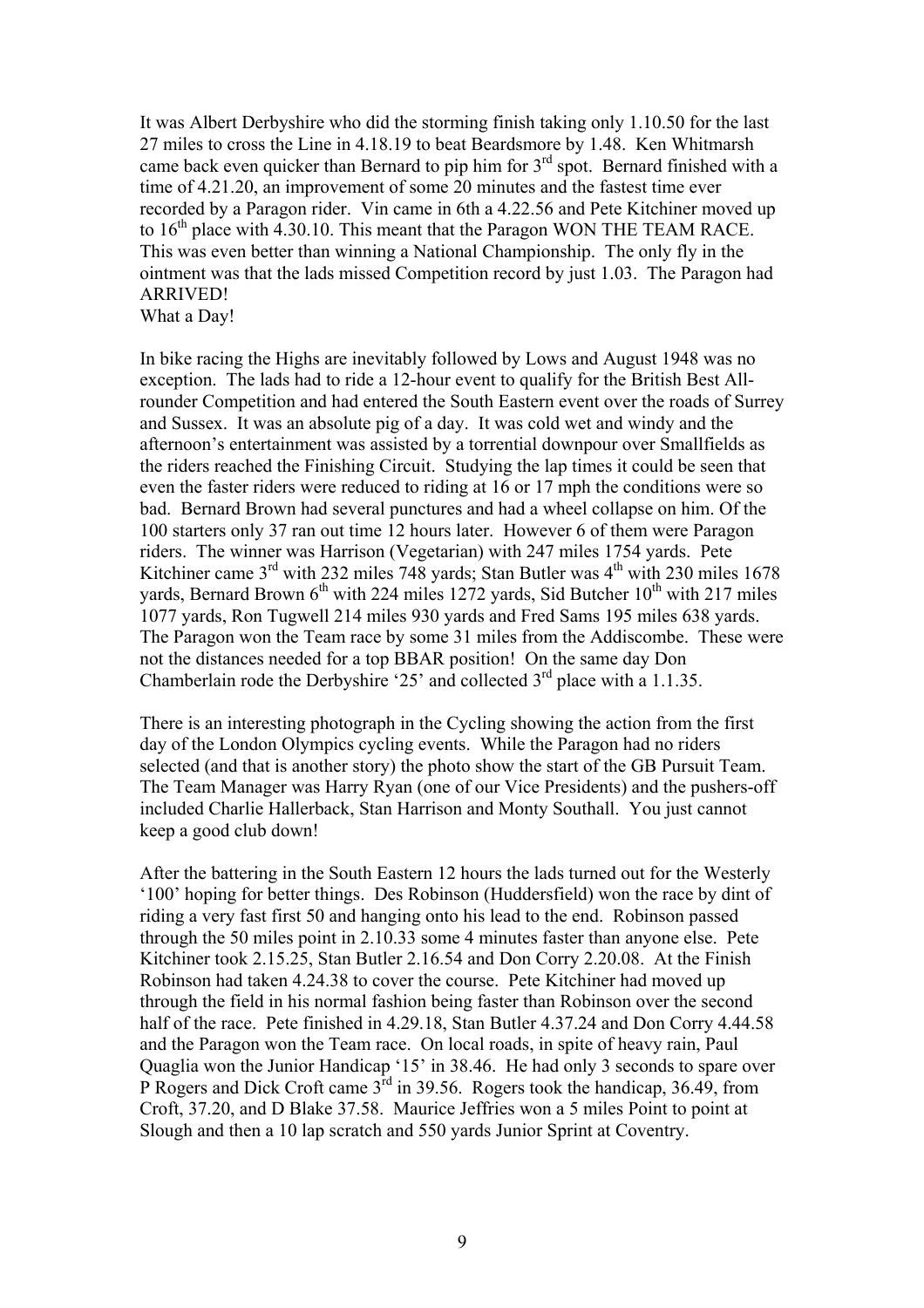About this time a special Time Trial was arranged on the Cherry Tree Course for Don Chamberlain to attack the Club 25 miles record still standing to Frank Southall at 1.1.05 from 1930. Of those taking part Vin Callanan was the fastest in 1.1.56, Arthur Sharp took 1.3.24, Bert Chapman 1.5.53, Bernard Tyrer 1.7.08 and John Cooke 1.7.51. Of Don Chamberlain in whose interest this trial was arrange there is no note. Rumour has it that he was trying so hard that he fell off on the hill up from the Horsham Island on the Crawley By-pass. Now you will have noted that Don had beaten Frank Southall's time twice already this year with rides of 1.0.37 and 1.0.38 but these had been achieved in Open events so did not count! Only a ride done in a Club event could set a Club record. The apparent absurdity of this comes from the time when there were very few Open events and most of them were on the fastest available stretches of road. It was considered as 'not sporting' to go rushing around all over the country try to better your times as very few people could afford to do this. Therefore the restriction was quite reasonable. However as road surfacing and surfaces improved and more Open events were promoted the restriction became unnecessary. Nevertheless it took years for the Committee to change the Rules. Measurement of courses only became truly accurate when the Road Racing Council (forerunner to the RTTC) took control over the sport and insisted on a national level of accuracy. It was not before time as roads were being constantly re-aligned and upgraded as motor transport became more widely used. As an example when the Club 100 miles course was properly and accurately measured it was found to be nearly 5 miles too long!

The Club Track Meeting was held on Saturday  $21<sup>st</sup>$  August but unfortunately this turned out to be a cold and wet day. The crowd was small and not all events could be run as planned. Ivor Cox won the 1-mile Tandem Sprint but partnered with Thorpe (Poly). Len Hart won the Invitation Omnium and then the 1000m Sprint with Ivor Cox back in  $3^{rd}$  place. It was not a completely wasted day. Brian Stephens came  $2^{nd}$ in a massed start race at Danson Park.

Only eight entries were received for the Goss Green '100' run in conjunction with the SCCU event and of these only four managed to finish. John Vallack was our fastest in 4.47.14, Dick Hare was next in 4.52.08 and Bill Diplo just held off Bernard Tyrer for  $3<sup>rd</sup>$  place with 5.12.10 to 5.12.38. In the SCCU event John Vallack was  $2<sup>nd</sup>$  and Bill Diplo took 3<sup>rd</sup> handicap prize. It could not have been a very pleasant day as 58 of the 150 contestants failed to record a time.

The shorter distance men went off to the Farnborough '25' and had some success with Don Chamberlain coming back in 1.0.37 for 3<sup>rd</sup> place. Vin Callanan recorded 1.2.12 and Arthur Sharp 1.2.52 to enable the Paragon to take the Team award.

Our Track-men were in action on the Monday at Herne Hill with Ivor Cox getting a  $3<sup>rd</sup>$  in the 550 yards Sprint. Maurice Jeffries winning the Junior 3 miles and Ron Stretton getting a  $3<sup>rd</sup>$  place in the Senior 3 miles Scratch race. Then on the Saturday during the LCRL Meeting Len Hart attacked the Club ¼ mile and ½ mile Standing Start Tandem paced Records. He missed the ¼ mile record with a time of 30.0 seconds but broke the  $\frac{1}{2}$  mile Record with a new best of 54.8 seconds.

Needing faster, or rather longer, 12-hour distances the No.1 Team went north on August  $29<sup>th</sup>$  to ride the Midland C & AC event. The Result was a triumph for the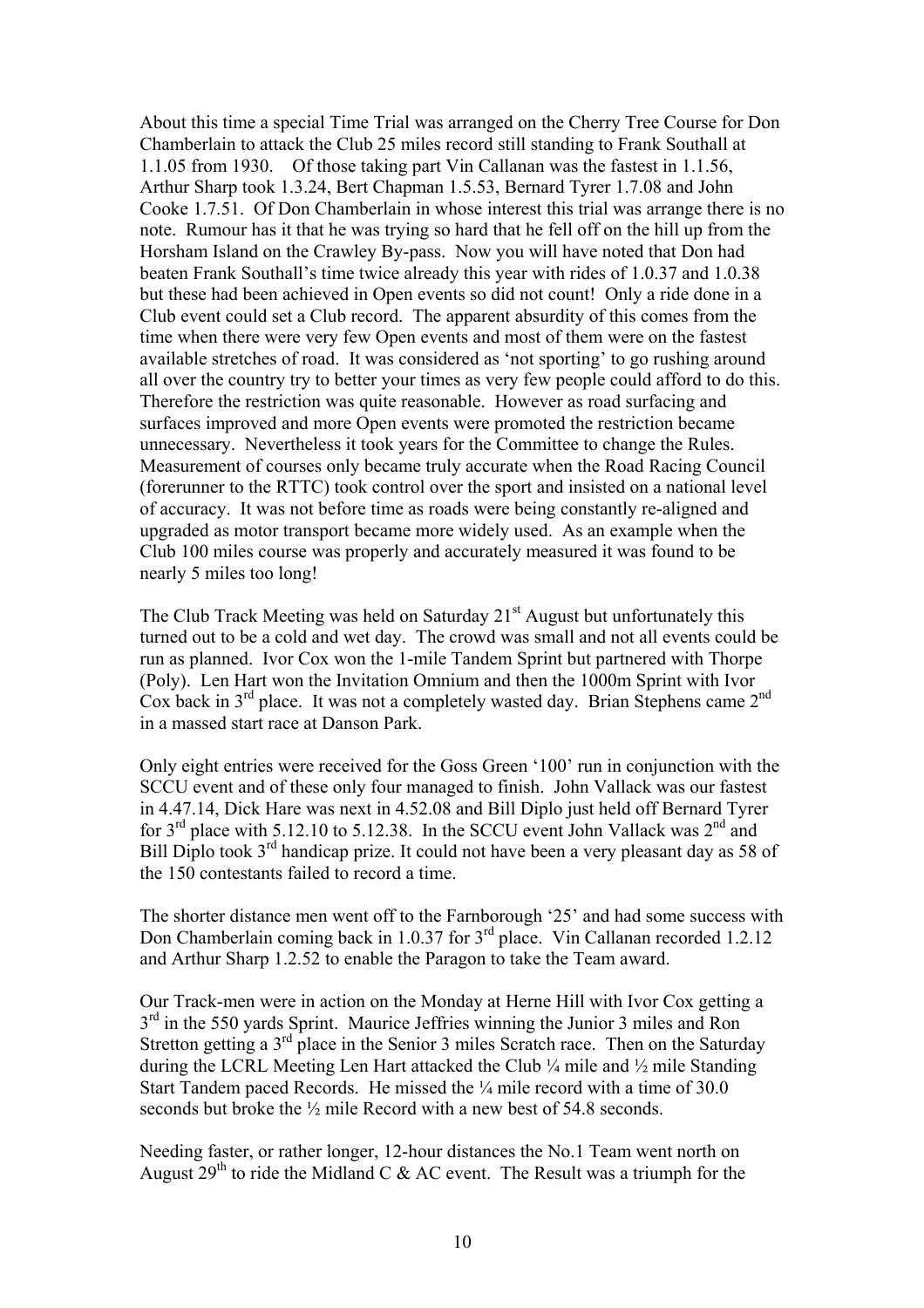Paragon. Bernard Brown won with 247.916 miles, Vin Callanan came 2<sup>nd</sup> with 247.414 miles and Pete Kitchiner was 3rd with 244.764 miles. They collected the Team race and COMPETITION RECORD with a total of 740.094 miles. This was a superb effort from Bernard who was riding only his second twelve hours event. An Editor of the 'RAG' hoped it would put the Competition Record on the shelf for years. Unfortunately it only lasted 3 years in National Competition but it stood for 42 years as a Club Record!

Whilst the Big Boys were playing in the north country Don Chamberlain was winning the Addiscombe '50' in 2.6.24 and collecting  $2<sup>nd</sup>$  handicap as well. Arthur Sharp came  $4<sup>th</sup>$  in 2.10.18 and Bert Chapman completed the winning team with a 2.13.31 ride. It is always a good feeling to take prizes away from the Addiscombe.

The Redhill '50' had a warm and sunny morning on the  $5<sup>th</sup>$  September that, for once, helped everyone to better their BBAR times individually and for Team considerations. The Redhill had received a top class entry with one of the fastest field possible at that time. Ken Joy (Medway Whs) won with an event Record of 2.3.59 from his clubmate Pete Beardsmore (2.4.47) thus laying the foundations of a Team race win of over 7 minutes from the Paragon. Not that our lads were disgraced. Bernard Brown came in with a personal best of 2.6.11 for  $4<sup>th</sup>$  place. Pete Kitchiner also produced a personal best of 2.8.10 for  $6<sup>th</sup>$  place. Vin Callanan finished in 2.10.49, Stan Butler 212.05 and Don Corry 2.13.30. To the north of London four Paragonians rode the Southgate '25'. Don Chamberlain was hoping for great things but had problems and 'only' recorded a 1.4.13. Bet Chapman finished in 1.4.52 and Dick Croft 1.6.55. Dick Hare failed to finish so no prizes were won.

The Rotherham Cup in conjunction with the SCCU 12 hours had good weather and of our eight entries seven of them ran out time that afternoon. Stan Butler rode the greatest distance with 238.62 miles well ahead of 2<sup>nd</sup> placed man John Vallack's 219.78 miles. Sid Butcher was  $3<sup>rd</sup>$  with 219.61 miles and Dick Hare  $4<sup>th</sup>$  with 219.43 miles. Vin Callanan won the SCCU event but had not separately entered for the Club event. His total was 240.534 miles dropping Stan down to  $2<sup>nd</sup>$  place in the Counties result. Messrs Vallack, Butcher and Hare were  $16^{th}$ ,  $17^{th}$ , and  $18^{th}$  respectively. John Parsonson and Fred Sams tied for  $51<sup>st</sup>$  and Bill Diplo was  $59<sup>th</sup>$ . With this ride Vin Callanan clinched the SCCU Best All-rounder Competition. John Vallack finished in  $5<sup>th</sup>$  place and Sid Butcher 10<sup>th</sup> so the Paragon won the Team Competition with Addiscombe in  $2<sup>nd</sup>$  place.

Looking for light relief from the longer distances four other souls went off to ride the Kingsbury '25'. Pete Kitchiner came  $4<sup>th</sup>$  in 1.2.04, Eric Holroyd  $5<sup>th</sup>$  in 1.2.16, Bernard Brown  $9<sup>th</sup>$  with a 1.3.01 and John Cooke finished in 1.6.48. Unfortunately even with those high finishes the Paragon were only  $2<sup>nd</sup>$  in the Team competition.

Paul Quaglia achieved a hat trick of wins in junior events when he won the Handicap '10' on the  $19<sup>th</sup>$  September. Paul covered the course in 26.35, R Mortimer took 27.56 and J Bryan was  $3<sup>rd</sup>$  in 28.37. A young Alec Morrison won the Handicap with a net 24.53; Mortimer was  $2<sup>nd</sup>$  in 25.11 and Bryan  $3<sup>rd</sup>$  in 25.37.

For a final fling at the BBAR the No.1 Team went up to the Rotherham '50' in the hope of improving their times. As is often the case Mother Nature had other ideas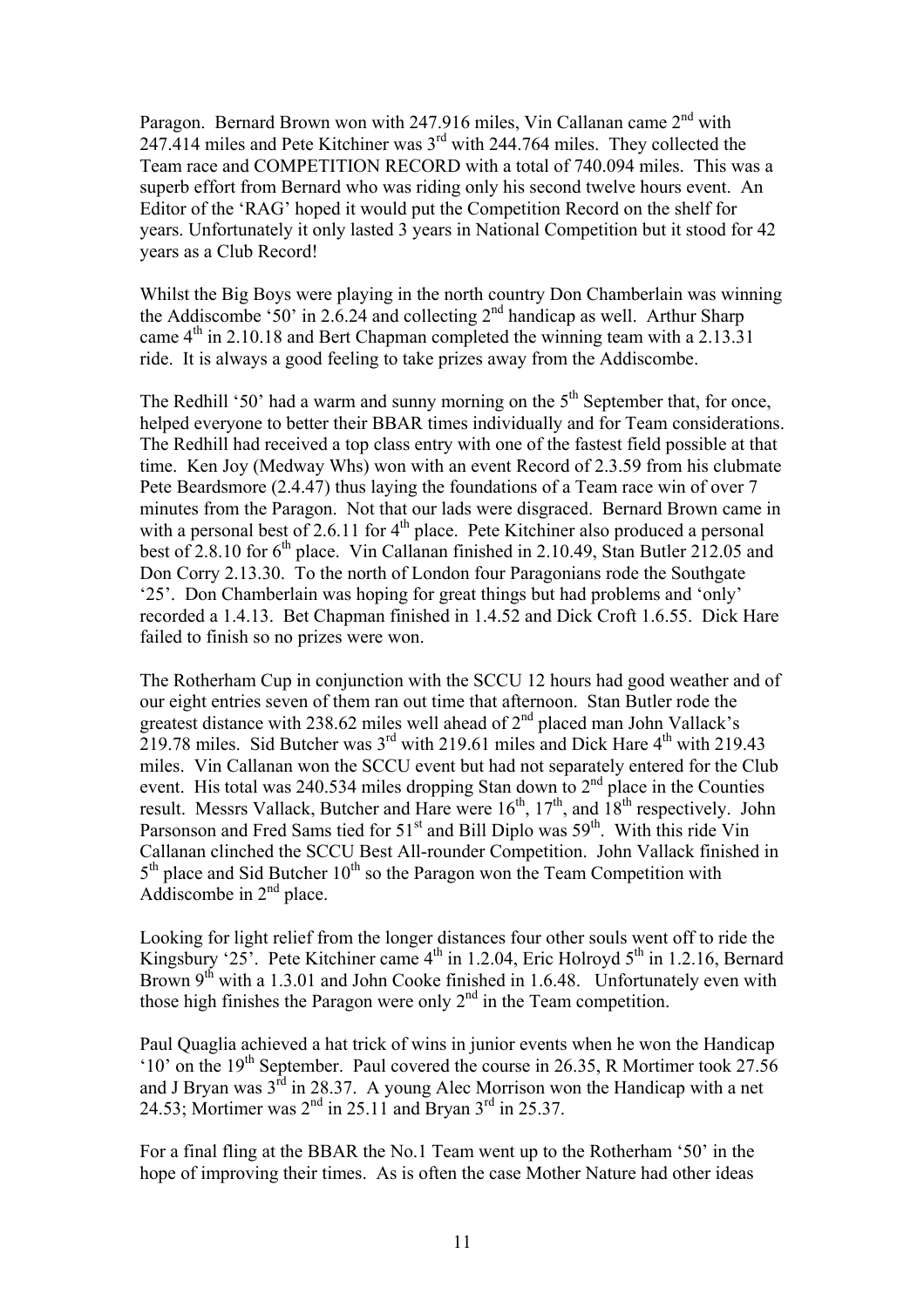and whilst the Paragon won the Team race and finished at the head of affairs they failed to post improvements. At half distance Pete Kitchiner was  $2<sup>nd</sup>$  fastest, albeit by 4 seconds, and just 1 second in front of Vin Callanan. Bernard Brown was some 1.03 adrift of the leader. On the way back into a strong headwind Pete wilted a bit and dropped back to  $7<sup>th</sup>$  with a 2.11.01 ride. Vin held his place with a 2.9.38 whilst Bernard moved up to 5rth place with his 2.10.31. They did, however, win the Team race. The 'stay-at-homes' rode the WLCA '50' with Fred Sams coming  $8<sup>th</sup>$  with a 2.17.00. Behind Fred came Les Ames 2.26.29, Brian Stephens 2.28.49, Bernard Tyrer 2.30.12 and S Taylor 2.33.50

On the  $26<sup>th</sup>$  September Pete Kitchiner attacked the SRRA and Club Solo 100 miles record whilst Vin Callanan and Bernard Brown attacked the Tandem Record. Pete missed the Solo record by 40 seconds riding out the distance in 4.34.41. The Tandem pair more than made up for this disappointment by taking no less than 15 minutes from the Old Record with a 3.53.08 ride. The holders of the old Record were Ernie Mills and Bill Paul (Addiscombe) a pairing of international repute. The Mills/ Paul World 1 hour Tandem Record was set in 1938 and not beaten until 2001 and then indoors at Manchester. One is left with niggling thoughts of what our lads could have done if they had chosen to ride the track?

There is another note in the archives that on the  $26<sup>th</sup>$  September the Paragon won the Team race in the Bognor Regis '25' but by which riders and with what times we have no idea!

In the National BBAR Competition Bernard Brown was placed  $4<sup>th</sup>$ ; Vin Callanan  $8<sup>th</sup>$ , Pete Kitchiner  $10^{th}$  and the Norwood Paragon were  $2^{nd}$  in the Team Competition to the Medway Wheelers.

To finish the season 34 riders took part in the Mayne Cup '25'. Fastest time was by Don Chamberlain with a 1.2.52. The next riders were somewhat closely bunched. Vin Callanan 1.3.23, Maurice Jefferies 1.3.27, Arthur Sharp 1.3.46, Pete Kitchiner 1.3.58, Bernard Brown 1.4.00 and Paul Quaglia 1.4.01. Of these men it was Maurice Jeffries that came 'out of the ruck' to be 'Man of the Day' and to take the Mayne Cup. With his 3.45 'gift' from the Handicapping Committee he was over a minute clear of Maurice Tugwell and Digger Dawson.

To finish off the time-trialling season a team rode the West Kent '25' on the  $10<sup>th</sup>$ October. Arthur Sharp was  $5<sup>th</sup>$  in 1.4.03, Eric Holroyd finished in 1.5.14 but our main hope for the event, Don Chamberlain, had some trouble down the road and finished with a 1.15.00.

Six riders contested the Hill Climb. Ron Stretton won this event in 1.56 but no other information has come down to us.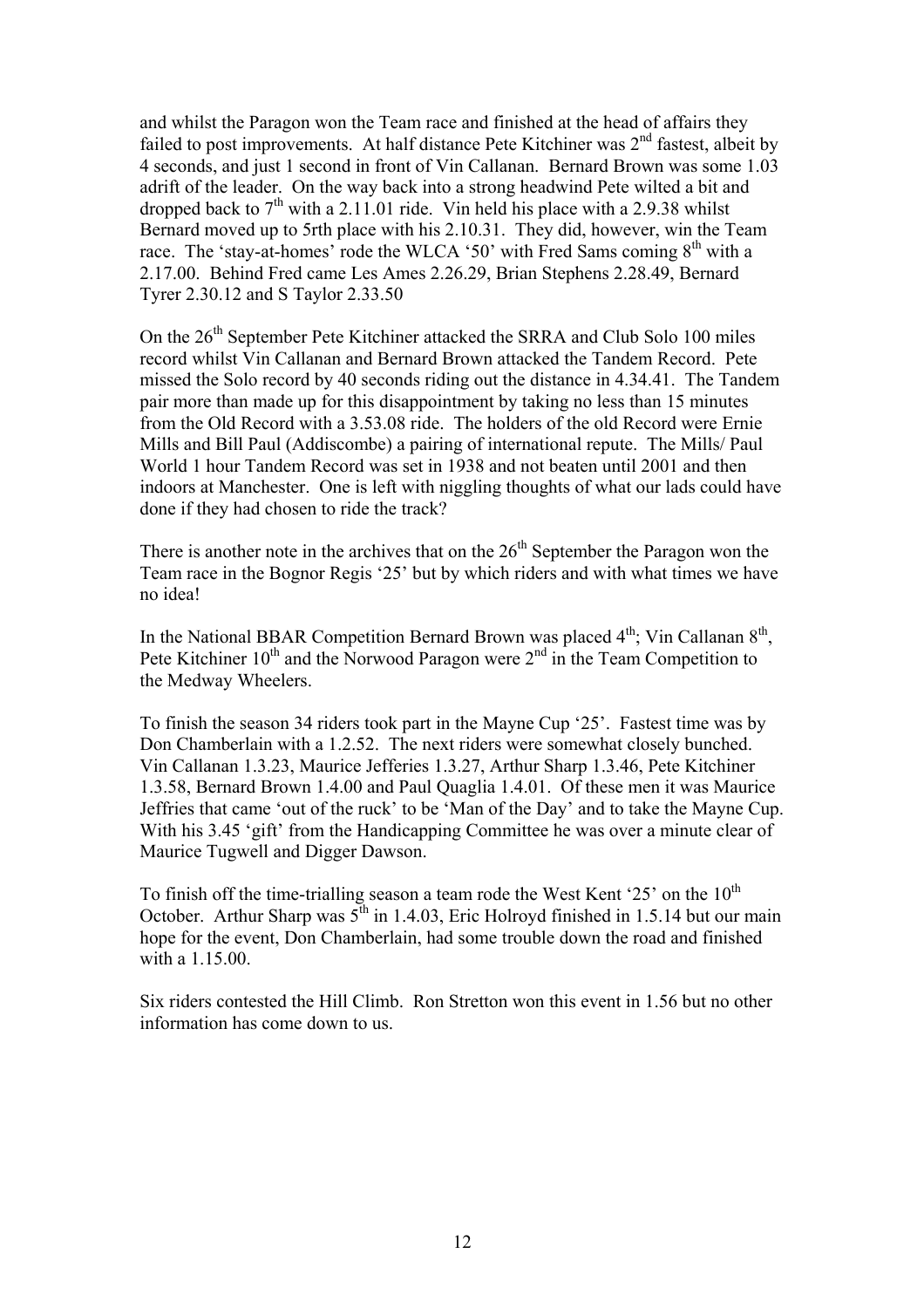## **Club Time Trial Results**

|                               | <b>Scratch Result</b>            | 25 h/c             |                | <b>Handicap Result</b> |         |                      |
|-------------------------------|----------------------------------|--------------------|----------------|------------------------|---------|----------------------|
|                               |                                  | <b>Medium Gear</b> |                |                        |         |                      |
| 26                            | Entries                          | 14.3.48            |                |                        |         |                      |
| 20                            | <b>Starters</b>                  |                    |                |                        |         |                      |
| 20                            | Finishers                        |                    |                |                        |         |                      |
|                               |                                  |                    |                |                        |         |                      |
| 1                             | <b>Stretton R</b>                | 1.06.52            | 1              | <b>Stretton R</b>      | 2.30    | 1.04.22              |
| 2                             | Jeffries M                       | 1.08.07            | 2              | Arnold W               | 7.00    | 1.04.53              |
| 3                             | Weller G                         | 1.08.26            | 3              | Forest K               | 3.30    | 1.05.46              |
| 4                             | Doe E                            | 1.08.48            | 4              | Weller G               | 2.30    | 1.05.56              |
| 5                             | Forest K                         | 1.09.16            | 5              | Sisley F               | 4.30    | 1.06.02              |
| 6                             | Chapman H                        | 1.09.21            | 6              | Jeffries M             | 2.00    | 1.06.07              |
| 7                             | <b>Butcher S</b>                 | 1.09.27            | 7              | Doe E                  | 2.00    | 1.06.48              |
| 8                             | Whybrow B                        | 1.09.37            | 8              | Croft <sub>R</sub>     | 3.30    | 1.06.51              |
| 9                             | Cox I                            | 1.10.15            | 9              | <b>Butcher S</b>       | 2.30    | 1.06.57              |
| 10                            | Croft <sub>R</sub>               | 1.10.21            | 10             | Cox I                  | 3.00    | 1.07.15              |
| 11                            | Sisley F                         | 1.10.32            | 11             | Harris JR              | 4.00    | 1.07.23              |
| 12                            | Hare R                           | 1.11.03            | 12             | Whybrow B              | 2.00    | 1.07.37              |
| 13                            | Harris JR                        | 1.11.23            | 13             | Dore C                 | 4.00    | 1.07.37              |
| 14                            | Dore C                           | 1.11.37            | 14             | Pearce J               | 4.30    | 1.08.24              |
| 15                            | Arnold W                         | 1.11.53            | 15             | Lees G                 | 4.30    | 1.08.25              |
| 16                            | Pearce J                         | 1.12.54            | 16             | Hare R                 | 2.30    | 1.08.33              |
| 17                            | Lees G                           | 1.12.55            | 17             | Chapman H              | Scratch | 1.09.21              |
| 18                            | <b>Bristow ACG</b>               | 1.13.37            | 18             | Hopkins A              | 7.00    | 1.10.20              |
| 19                            | Pike T                           | 1.15.20            | 19             | <b>Bristow ACG</b>     | 2.30    | 1.11.07              |
| 20                            | <b>Hopkins A</b>                 | 1.17.20            | 20             | Pike T                 | 3.30    | 1.11.50              |
|                               | <b>Time Trials</b><br>Callanan V |                    |                |                        |         |                      |
| $\mathbf 1$<br>$\overline{c}$ | Chamberlain D                    | 1.04.09<br>1.04.33 |                |                        |         |                      |
| 3                             | <b>Kitchiner P</b>               | 1.05.09            |                |                        |         |                      |
| 4                             | Brown B                          | 1.05.44            |                |                        |         |                      |
| 5                             | Corry D                          | 1.07.03            |                |                        |         |                      |
| 6                             | Vallack J                        | 1.07.09            |                |                        |         |                      |
| 7                             | Greatwood H                      | 1.11.18            |                |                        |         |                      |
| 8                             | Tyrer B                          | 1.11.42            |                |                        |         |                      |
|                               |                                  |                    |                |                        |         |                      |
|                               | <b>Scratch Result</b>            | 25 h/c             |                | <b>Handicap Result</b> |         |                      |
|                               |                                  | 25.4.48            |                |                        |         |                      |
| 26                            | Entries                          |                    |                |                        |         |                      |
| 23                            | <b>Starters</b>                  |                    |                |                        |         |                      |
| 23                            | Finishers                        |                    |                |                        |         |                      |
|                               |                                  |                    |                |                        |         |                      |
| $\mathbf{1}$                  | Chapman H                        | 1.06.22            | 1              | Arnold W               | 6.00    | 1.03.32              |
| $\overline{c}$                | Vallack J                        | 1.06.47            | $\overline{2}$ | Kemp L                 | 7.30    | 1.03.47              |
| 3                             | Diplo J                          | 1.06.48            | 3              | Sisley F               | 5.00    | 1.04.13              |
| 4                             | Whybrow B                        | 1.07.39            | 4              | Bryan J                | 6.00    | 1.04.33              |
| 5                             | <b>Butcher S</b>                 | 1.08.28            | 5              | Mundy F                | 8.00    | 1.05.14              |
| 6                             | Forest K                         | 1.08.45            | 6              | Vallack J              | 1.30    | 1.05.17              |
| 7                             | Sisley F                         | 1.09.13            | 7              | Whybrow B              | 2.00    | $\overline{1.05.39}$ |
| 8                             | Sams F                           | 1.09.14            | 8              | <b>Butcher S</b>       | 2.45    | 1.05.43              |
| $\overline{9}$                | Weller G                         | 1.09.18            | 9              | Forest K               | 3.00    | 1.05.45              |
| 10                            | Arnold W                         | 1.09.32            | 10             | Diplo J                | 1.00    | 1.05.48              |
| 11                            | Hare R                           | 1.10.16            | 11             | Parsonson J            | 7.30    | 1.06.18              |
| 12                            | Bryan J                          | 1.10.33            | 12             | Chapman H              | Scratch | 1.06.22              |
| 13                            | Murray G                         | 1.11.03            | 13             | Pearce J               | 5.00    | 1.06.28              |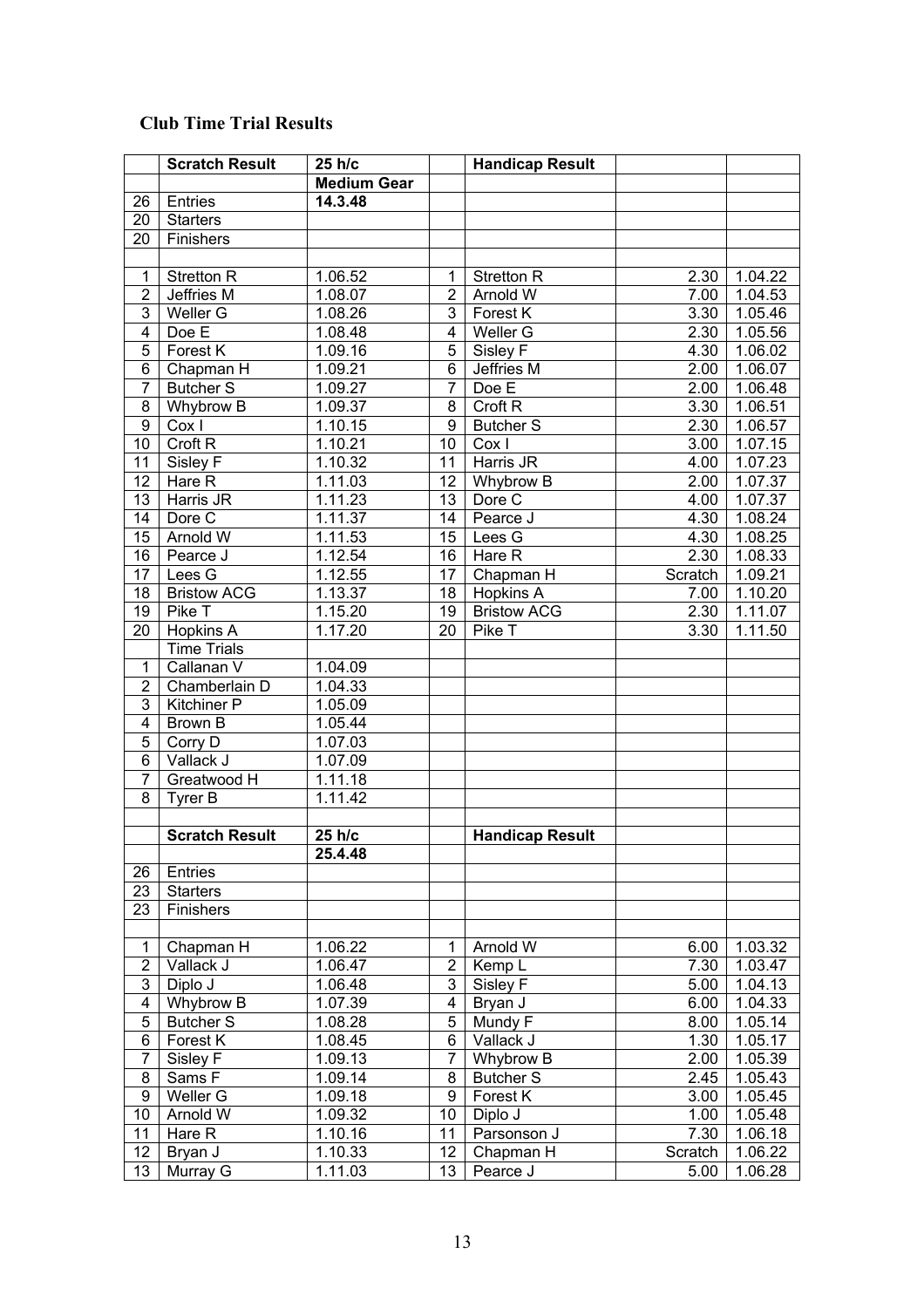| 14             | Kemp L                       | 1.11.17              | 14             | Knight R                    | 8.00          | 1.06.30            |
|----------------|------------------------------|----------------------|----------------|-----------------------------|---------------|--------------------|
| 15             | Dore C                       | 1.11.27              | 15             | Morrison A                  | 7.00          | 1.06.53            |
| 16             | Pearce J                     | 1.11.28              | 16             | Sams F                      | 2.15          | 1.06.59            |
| 17             | Frankland E                  | 1.11.46              | 17             | Frankland E                 | 4.30          | 1.07.16            |
| 18             | Pike T                       | $\overline{1.12.01}$ | 18             | Dore C                      | 4.00          | 1.07.27            |
| 19             | Mundy F                      | 1.13.14              | 19             | Murray G                    | 3.30          | 1.07.33            |
| 20             | Parsonson J                  | 1.13.48              | 20             | Hare R                      | 1.30          | 1.08.46            |
| 21             | Morrison A                   | 1.13.53              | 21             | Pike T                      | 3.00          | 1.09.01            |
| 22             | Knight R                     | 1.14.30              | 22             | Lathwell E                  | 9.00          | 1.11.32            |
| 23             | Clarke P                     | 1.14.51              | 23             | Wooton H                    | 9.00          | 1.12.39            |
| 24             | Lathwell E                   | 1.20.32              |                | Weller G                    |               | T.T.               |
| 25             | Wooton H                     | 1.21.39              |                | Clarke P                    |               | $\overline{T.T.}$  |
|                |                              |                      |                |                             |               |                    |
|                | <b>Scratch Result</b>        | 30 h/c               |                | <b>Handicap Result</b>      |               |                    |
|                |                              | 16.5.48              |                | Dave London                 |               |                    |
|                |                              |                      |                | <b>Trophy</b>               |               |                    |
| 30             | Entries                      |                      |                |                             |               |                    |
| 27             | <b>Starters</b>              |                      |                |                             |               |                    |
| 27             | Finishers                    |                      |                |                             |               |                    |
|                |                              |                      |                |                             |               |                    |
| $\mathbf{1}$   | Chamberlain D                | 1.13.56              | $\mathbf{1}$   | Chamberlain D               | Scratch       | 1.13.56            |
|                | ###                          |                      |                |                             |               |                    |
| $\overline{2}$ | Sharp A                      | 1.15.56              | $\overline{2}$ | Hare R                      | 4.00          | 1.14.15            |
|                | ###                          |                      |                |                             |               |                    |
| 3              | Diplo J                      | 1.16.55              | 3              | Diplo J                     | 2.30          | 1.14.25            |
| 4              | Hare R                       | 1.18.15              | $\overline{4}$ | Kemp L                      | 8.00          | 1.14.25            |
| 5              | <b>Butler SM</b>             | 1.19.41              | 5              | Bryan J                     | 7.45          | 1.14.39            |
| 6              | Doe E                        | 1.19.58              | 6              | Frankland E                 | 7.30          | 1.14.56            |
| $\overline{7}$ | Vallack J                    | 1.20.04              | $\overline{7}$ | Sharp A                     | 0.30          | 1.15.56            |
| 8              | Chapman H                    | 1.20.06              | 8              | Murray G                    | 7.00          | 1.15.56            |
| 9              | <b>Butcher S</b>             | 1.21.21              | 9              | Doe E                       | 4.00          | 1.15.58            |
| 10             | Whybrow B                    | 1.21.24              | 10             | Sisley F                    | 7.30          | 1.15.59            |
| 11             | Dawson D                     | $\overline{1.21.49}$ | 11             | Vallack J                   | 4.00          | 1.16.04            |
| 12             | Bryan J                      | 1.22.24              | 12             | Pearce J                    | 7.30          | 1.16.14            |
| 13             | Kemp $L$                     | 1.22.25              | 13             | <b>Hopkins A</b>            | 11.30         | 1.16.38            |
| 14             | Frankland E                  | 1.22.26              | 14             | <b>Butcher S</b>            | 4.30          | 1.16.51            |
| 15             | Croft <sub>R</sub>           | 1.22.37              | 15             | Morrison A                  | 9.00          | 1.17.01            |
|                | 16 Murray G                  | 1.22.56              |                | 16   Knight R               |               | $10.30$   1.17.13  |
| 17             | Forest K                     | 1.23.21              | 17             | Dawson D                    | 4.30          | 1.17.19            |
| 18             | Sisley F                     | 1.23.29              |                | 18   Whybrow B              | 4.00          | 1.17.24            |
| 19             | Arnold W                     | 1.23.56              | 19             | Arnold W                    | 6.30          | 1.17.26            |
|                | Harris JR                    |                      | 20             | Croft <sub>R</sub>          |               |                    |
| 20<br>21       | Pearce J                     | 1.24.27<br>1.25.44   | 21             | <b>Butler SM</b>            | 5.00<br>1.45  | 1.17.37<br>1.17.56 |
| 22             | Morrison A                   | 1.26.01              | 22             | Forest K                    | 5.15          | 1.18.06            |
| 23             | Tyrer B                      | 1.26.15              | 23             | Chapman H                   | 1.45          | 1.18.21            |
| 24             | Rogers P                     | 1.26.45              | 24             | Harris JR                   | 6.00          | 1.18.27            |
| 25             | Knight R                     | 1.27.43              | 25             | Tyrer B                     | 7.30          | 1.18.45            |
|                | Hopkins A                    |                      |                |                             |               |                    |
| 26<br>27       | Lathwell E                   | 1.28.08<br>1.33.11   | 27             | 26   Rogers P<br>Lathwell E | 8.00<br>12.00 | 1.18.45<br>1.21.11 |
|                |                              |                      |                |                             |               |                    |
|                | $\overline{\text{HHH}}$ CLUB |                      |                |                             |               |                    |
|                | <b>RECORD</b>                |                      |                |                             |               |                    |
|                |                              |                      |                |                             |               |                    |
|                |                              |                      |                |                             |               |                    |
|                |                              |                      |                |                             |               |                    |
|                |                              |                      |                |                             |               |                    |
|                |                              |                      |                |                             |               |                    |
|                |                              |                      |                |                             |               |                    |
|                |                              |                      |                |                             |               |                    |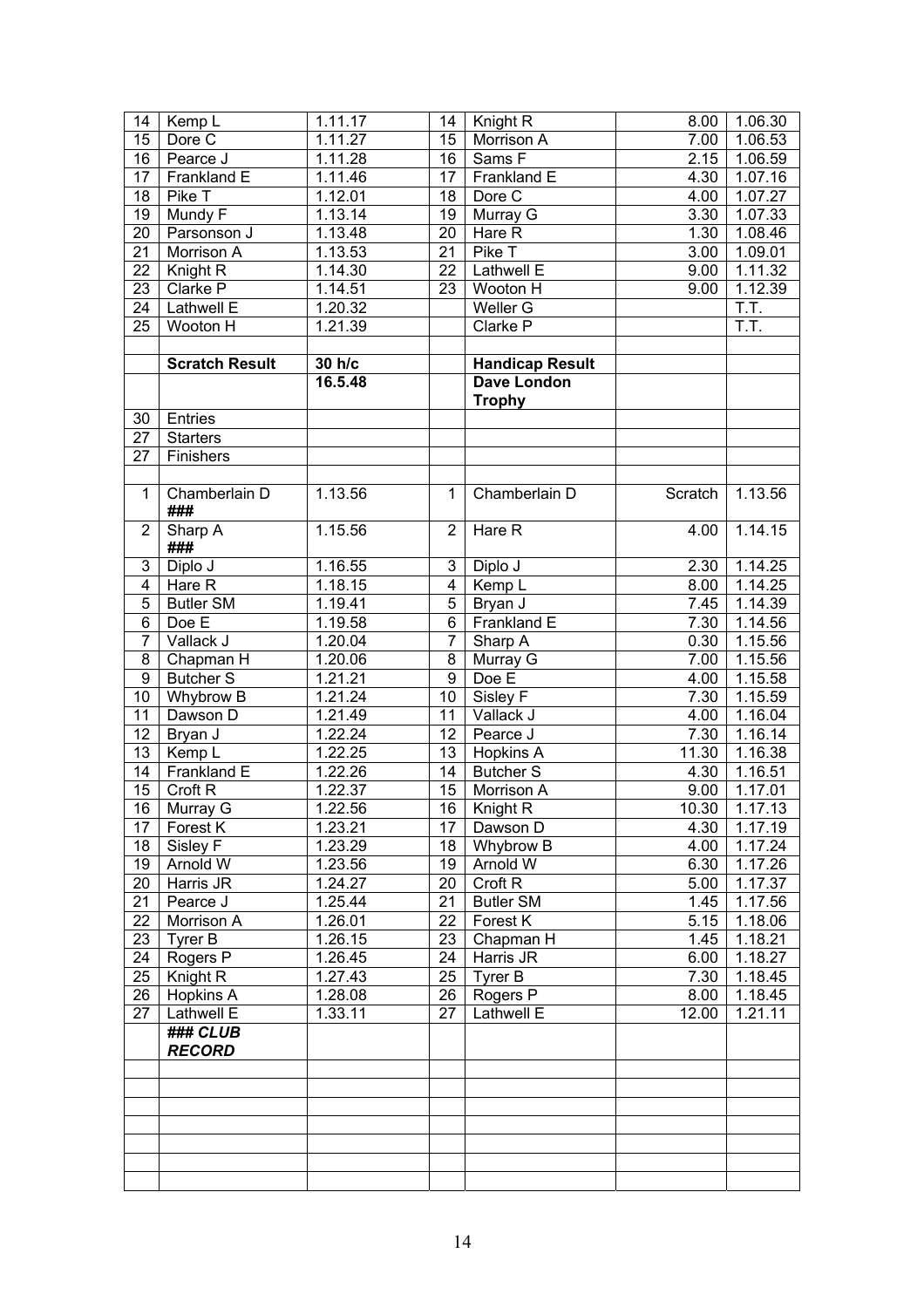|                         | <b>Scratch Result</b>       | 10 scr.              |  |  |
|-------------------------|-----------------------------|----------------------|--|--|
|                         |                             | Junior               |  |  |
| 11                      | Entries                     | 30.5.48              |  |  |
| 11                      | <b>Starters</b>             |                      |  |  |
| 11                      | Finishers                   |                      |  |  |
|                         |                             |                      |  |  |
| $\mathbf{1}$            | Whybrow B                   | 26.55                |  |  |
| $\overline{2}$          | Quaglia P                   | 27.25                |  |  |
| $\overline{3}$          | Rogers P                    | 27.49                |  |  |
| $\overline{\mathbf{4}}$ | Croft <sub>R</sub>          | 28.01                |  |  |
| $\overline{5}$          | Mortimer R                  | 28.11                |  |  |
| 6                       | Clarke P                    | 28.33                |  |  |
| $\overline{7}$          | Bowden D                    | 28.35                |  |  |
| 8                       | Knight <sub>R</sub>         | 29.49                |  |  |
| 9                       | <b>Blake E</b>              | 29.53                |  |  |
| 10                      | Morrison A                  | 30.06                |  |  |
| 11                      | Gosling J                   | 36.25                |  |  |
|                         |                             |                      |  |  |
|                         | <b>Scratch Result</b>       | 25 Scr.              |  |  |
|                         |                             | 27.6.48              |  |  |
| 35                      | Entries                     |                      |  |  |
| 33                      | <b>Starters</b>             |                      |  |  |
| 32                      | Finishers                   |                      |  |  |
|                         |                             |                      |  |  |
| $\mathbf{1}$            | Chamberlain D               | 1.01.12              |  |  |
| $\overline{2}$          | <b>Kitchiner P</b>          | 1.02.04              |  |  |
| $\overline{3}$          | <b>Tugwell R</b>            | $1.02.\overline{26}$ |  |  |
| $\overline{\mathbf{4}}$ | Dennis J                    | 1.03.43              |  |  |
| $\overline{5}$          | Diplo J                     | 1.04.04              |  |  |
| 6                       | Chapman H                   | 1.04.40              |  |  |
| $\overline{7}$          | Smith P                     | 1.04.53              |  |  |
| 8                       | Vallack J                   | 1.05.11              |  |  |
| 9                       | Rogers P                    | 1.05.15              |  |  |
| 10                      | Sams F                      | 1.06.07              |  |  |
| 11                      | Frankland E                 | 1.06.34              |  |  |
| 12                      | $\sqrt{\frac{1}{2}}$ Kemp L | 1.06.37              |  |  |
| 13                      | Stephens B                  | 1.07.06              |  |  |
|                         | 14   Forest K               | 1.07.08              |  |  |
| 15                      | $ $ Cox I                   | 1.07.35              |  |  |
| 16                      | Arnold W                    | $1.07.\overline{50}$ |  |  |
|                         | 17 Bryan J                  | 1.08.13              |  |  |
|                         | 18   Tyrer B                | 1.08.19              |  |  |
| 19                      | Taylor G                    | 1.08.19              |  |  |
| 20                      | Pearce J                    | 1.08.25              |  |  |
| 21                      | Cooke J                     | 1.09.14              |  |  |
|                         | 22 Mortimer R               | 1.09.18              |  |  |
|                         | 23 Sisley F                 | 1.09.44              |  |  |
| 24                      | Clarke P                    | 1.09.53              |  |  |
| 25                      | Ames G                      | 1.10.45              |  |  |
|                         | 26   Morrison A             | 1.11.27              |  |  |
| 27                      | Allan                       | 1.11.38              |  |  |
|                         | 28   Dyke P                 | 1.12.16              |  |  |
| 29                      | Fitzearle F                 | 1.12.46              |  |  |
| 30                      | Buckland                    | 1.14.35              |  |  |
| 31                      | Lathwell E                  | 1.14.49              |  |  |
| 32                      | Pett W                      | 1.21.21              |  |  |
|                         |                             |                      |  |  |
|                         |                             |                      |  |  |
|                         |                             |                      |  |  |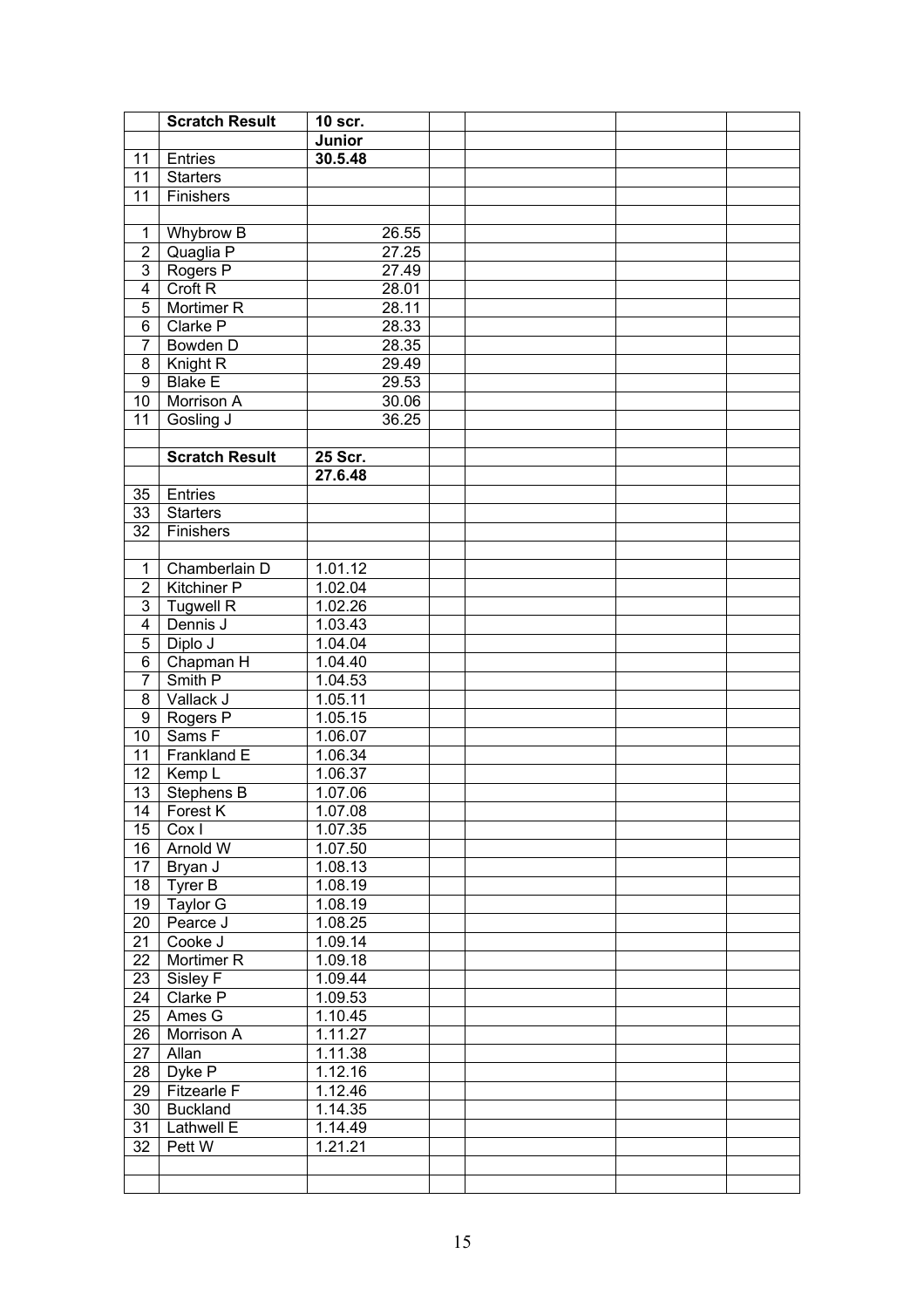|                         | <b>Scratch Result</b>              | 50 h/c             |                | <b>Handicap Result</b>             |              |                |
|-------------------------|------------------------------------|--------------------|----------------|------------------------------------|--------------|----------------|
|                         |                                    | 4.7.48             |                | <b>Fryco Cup</b>                   |              |                |
| 14                      | Entries                            |                    |                |                                    |              |                |
| 11                      | <b>Starters</b>                    |                    |                |                                    |              |                |
| 11                      | Finishers                          |                    |                |                                    |              |                |
|                         |                                    |                    |                |                                    |              |                |
| $\mathbf 1$             | <b>Butler SM</b>                   | 2.13.43            | 1              | Pearce J                           |              |                |
| $\overline{2}$          | Sams F                             | 2.17.57            | $\overline{2}$ | Sams F                             | No handicap  |                |
| 3                       | Vallack J                          | 2.18.24            | 3              | <b>Butcher S</b>                   | Result is    |                |
| $\overline{\mathbf{4}}$ | <b>Butcher S</b>                   | 2.18.38            |                | Butler SM                          | listed apart |                |
| 5                       | Doe E                              | 2.18.51            |                | Vallack J                          | from the     |                |
| 6                       | Hare R                             | 2.21.04            |                | Doe E                              | first 3      |                |
| $\overline{7}$          | Pearce J                           | 2.24.48            |                | Hare R                             | places       |                |
| 8                       | Forest K                           | 2.27.52            |                | Forest K                           |              |                |
| 9                       | Parsonson J                        | 2.30.04            |                | Parsonson J                        |              |                |
| 10                      | Frankland E                        | 2.30.45            |                | Frankland E                        |              |                |
| 11                      | <b>Lathwell E</b>                  | 2.41.22            |                | Lathwell E                         |              |                |
|                         |                                    |                    |                |                                    |              |                |
|                         |                                    |                    |                |                                    |              |                |
|                         | <b>Scratch Result</b>              | 25 Scr             |                |                                    |              |                |
|                         |                                    | 25.7.48            |                |                                    |              |                |
| 7                       | Entries                            |                    |                |                                    |              |                |
| 7                       | <b>Starters</b>                    |                    |                |                                    |              |                |
| 6                       | Finishers                          |                    |                |                                    |              |                |
|                         |                                    |                    |                |                                    |              |                |
| $\mathbf 1$             | Callanan V                         | 1.01.56            |                |                                    |              |                |
| $\overline{c}$          | Sharp A                            | 1.03.24            |                |                                    |              |                |
| 3                       | Chapman H                          | 1.05.53            |                |                                    |              |                |
| $\overline{\mathbf{4}}$ | Tyrer B                            | 1.07.08            |                |                                    |              |                |
| 5                       | Cooke J                            | 1.07.51            |                |                                    |              |                |
|                         |                                    |                    |                |                                    |              |                |
|                         | Doe E                              | 2.15.45            |                | Walter Moon '50'                   |              |                |
|                         |                                    |                    |                |                                    |              |                |
|                         | <b>Scratch Result</b>              | 15 Scr.            |                | <b>Scratch Result</b>              | 15 Scr.      |                |
|                         |                                    | Junior             |                |                                    | Junior       |                |
| 9                       | Entries                            | 25.7.48            | 9              | Entries                            | 25.7.48      | 9              |
| 9                       | <b>Starters</b>                    |                    | 9              | <b>Starters</b>                    |              | 9              |
| 9 <sup>1</sup>          | Finishers                          |                    |                | 9 Finishers                        |              | $\overline{9}$ |
|                         |                                    |                    |                |                                    |              |                |
| 1                       | Quaglia P                          | 37.27              | 1              | Quaglia P                          | 37.27        | $\mathbf{1}$   |
| 2                       | Rogers P                           | 39.28              | $\overline{2}$ | Rogers P                           | 39.28        | $\overline{2}$ |
| 3                       | Whybrow B                          | 39.58              | 3              | Whybrow B                          | 39.58        | $\overline{3}$ |
| 4                       |                                    | 40.44              |                |                                    | 40.44        | $\overline{4}$ |
| 5                       | <b>Bushell B</b><br><b>Blake E</b> | 41.15              | 4<br>5         | <b>Bushell B</b><br><b>Blake E</b> | 41.15        | $\overline{5}$ |
|                         |                                    | $\overline{41.20}$ | 6              |                                    | 41.20        | $\overline{6}$ |
| 6                       | Bryan J                            | 42.04              |                | Bryan J                            |              | $\overline{7}$ |
| 7                       | Dyke P                             |                    | 7              | Dyke P                             | 42.04        | $\overline{8}$ |
| 8                       | Morrison A                         | 42.47              | 8              | Morrison A                         | 42.47        |                |
| 9                       | Knight R                           | 44.00              | 9              | Knight R                           | 44.00        | $\overline{9}$ |
|                         |                                    |                    |                |                                    |              |                |
|                         | <b>Scratch Result</b>              | 24 Hr              |                |                                    |              |                |
|                         |                                    |                    |                |                                    |              |                |
| 4                       | Entries                            |                    |                |                                    |              |                |
| 4                       | <b>Starters</b>                    |                    |                |                                    |              |                |
| $\overline{4}$          | Finishers                          |                    |                |                                    |              |                |
|                         |                                    |                    |                |                                    |              |                |
| 1                       | Hare R                             | 386.38             |                | Catford '24'                       |              |                |
| $\overline{\mathbf{c}}$ | Vallack J                          | 385.88             |                | Catford '24'                       |              |                |
| 3                       | Parsonson J                        | 381.75             |                | Catford '24'                       |              |                |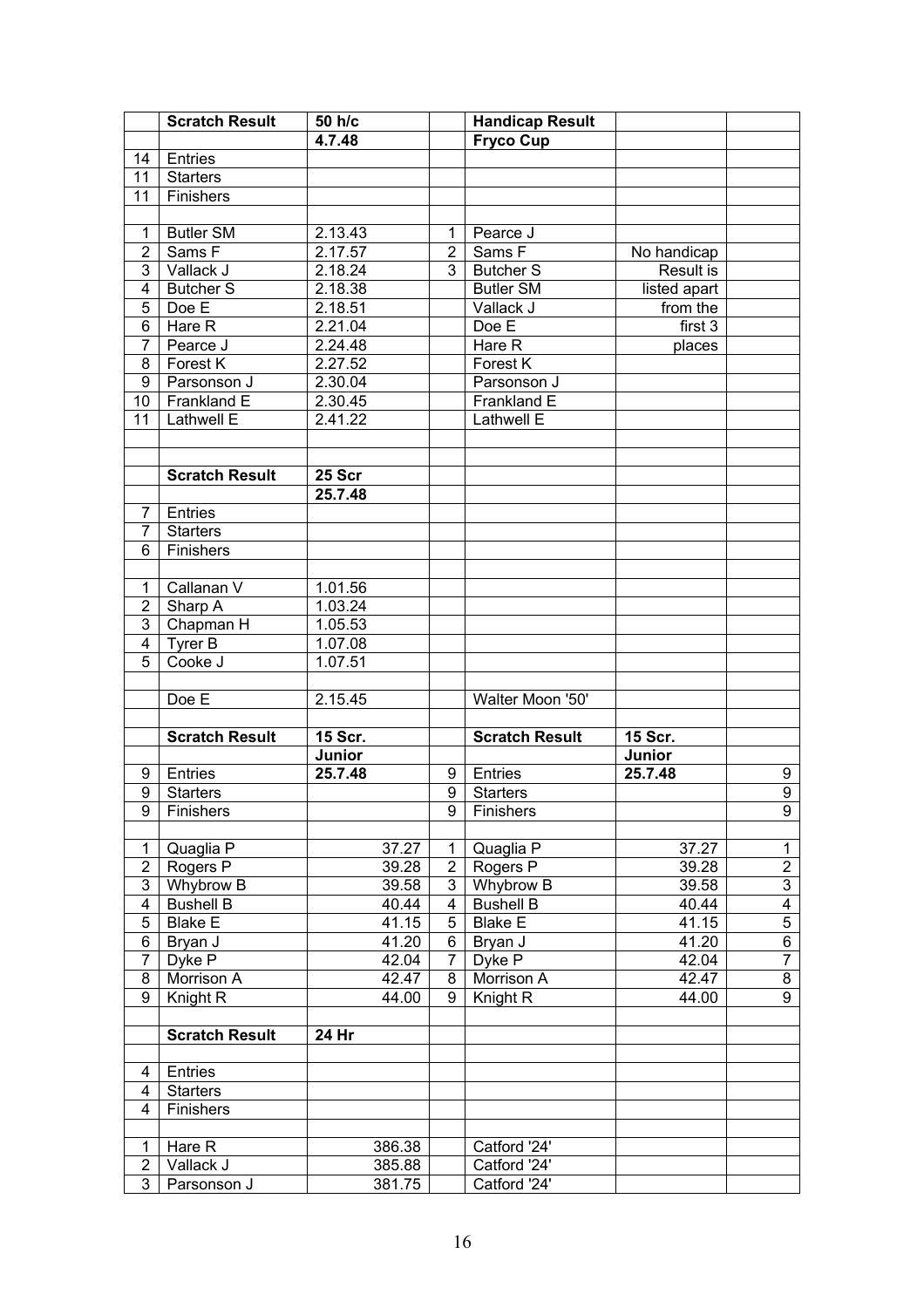| 4              | Diplo W               | 353      |                | Catford '24'                   |         |       |
|----------------|-----------------------|----------|----------------|--------------------------------|---------|-------|
|                |                       |          |                |                                |         |       |
|                | <b>Scratch Result</b> | 15 h/c   |                | <b>Handicap Result</b>         |         |       |
|                |                       | Junior   |                |                                |         |       |
| 5              | Entries               | 15.8.48  |                |                                |         |       |
| 5              | Starters              |          |                |                                |         |       |
| 5              | Finishers             |          |                |                                |         |       |
|                |                       |          |                |                                |         |       |
| 1              |                       | 38.46    | 1              |                                | 2.00    |       |
|                | Quaglia P             |          |                | Rogers P<br>Croft <sub>R</sub> |         | 36.49 |
| $\overline{2}$ | Rogers P              | 38.49    | $\overline{2}$ |                                | 2.30    | 37.20 |
| 3              | Croft <sub>R</sub>    | 39.56    | 3              | <b>Blake D</b>                 | 4.00    | 37.58 |
| 4              | <b>Bushell B</b>      | 41.25    | $\overline{4}$ | <b>Bushell B</b>               | 2.45    | 38.40 |
| 5              | <b>Blake D</b>        | 41.58    | 5              | Quaglia P                      | Scratch | 38.46 |
|                |                       |          |                |                                |         |       |
|                | <b>Scratch Result</b> | 100 h/c  |                | <b>Handicap Result</b>         |         |       |
|                |                       | 22.8.48  |                | <b>Goss Green Cup</b>          |         |       |
| 8              | Entries               |          |                |                                |         |       |
| $\overline{7}$ | <b>Starters</b>       |          |                |                                |         |       |
| 4              | Finishers             |          |                |                                |         |       |
|                |                       |          |                |                                |         |       |
| 1              | Vallack J             | 4.47.14  |                | No handicap                    |         |       |
| $\overline{2}$ | Hare R                | 4.52.08  |                | result is listed.              |         |       |
| 3              | Diplo W               | 5.12.10  |                |                                |         |       |
| $\overline{4}$ | $T$ yrer B            | 5.12.58  |                |                                |         |       |
|                |                       |          |                |                                |         |       |
|                |                       |          |                |                                |         |       |
|                | <b>Scratch Result</b> | 12 hours |                | <b>Handicap Result</b>         |         |       |
|                |                       | 12.9.48  |                | <b>Rotherham Cup</b>           |         |       |
| 8              | Entries               |          |                |                                |         |       |
| 8              | <b>Starters</b>       |          |                |                                |         |       |
| $\overline{7}$ | Finishers             |          |                |                                |         |       |
|                |                       |          |                |                                |         |       |
| 1              | <b>Butler SM</b>      | 238.62   |                | No handicap                    |         |       |
| $\overline{2}$ | Vallack J             | 219.78   |                | result is listed               |         |       |
| 3              | <b>Butcher S</b>      | 219.61   |                |                                |         |       |
| $\overline{4}$ | Hare R                | 219.43   |                |                                |         |       |
| 5              | Parsonson J           | 203.70   |                |                                |         |       |
| 6              | Sams F                | 203.70   |                |                                |         |       |
| 7 <sup>1</sup> | Diplo W               | 201.13   |                |                                |         |       |
|                |                       |          |                |                                |         |       |
|                | <b>Scratch Result</b> | 10 h/c   |                | <b>Handicap Result</b>         |         |       |
|                |                       | Junior   |                |                                |         |       |
| 6              | Entries               | 19.9.48  |                |                                |         |       |
| 6              | <b>Starters</b>       |          |                |                                |         |       |
| 6              | Finishers             |          |                |                                |         |       |
|                |                       |          |                |                                |         |       |
|                |                       |          |                | Morrison A                     |         |       |
| $\mathbf 1$    | Quaglia P             | 26.35    | 1              |                                | 4.00    | 24.52 |
| $\overline{2}$ | Mortimer <sub>R</sub> | 27.56    | $\overline{2}$ | Mortimer R                     | 2.45    | 25.11 |
| 3              | Bryan J               | 28.37    | 3              | Bryan J                        | 3.00    | 25.37 |
| 4              | Morrison A            | 28.52    | 4              | Clarke P                       | 3.15    | 26.08 |
| 5              | Clarke P              | 29.07    | 5              | Quaglia P                      | Scratch | 26.35 |
| 6              | <b>Blake D</b>        | 29.23    | 6              | <b>Blake D</b>                 | 2.30    | 26.37 |
|                |                       |          |                |                                |         |       |
|                |                       |          |                |                                |         |       |
|                |                       |          |                |                                |         |       |
|                |                       |          |                |                                |         |       |
|                |                       |          |                |                                |         |       |
|                |                       |          |                |                                |         |       |
|                |                       |          |                |                                |         |       |